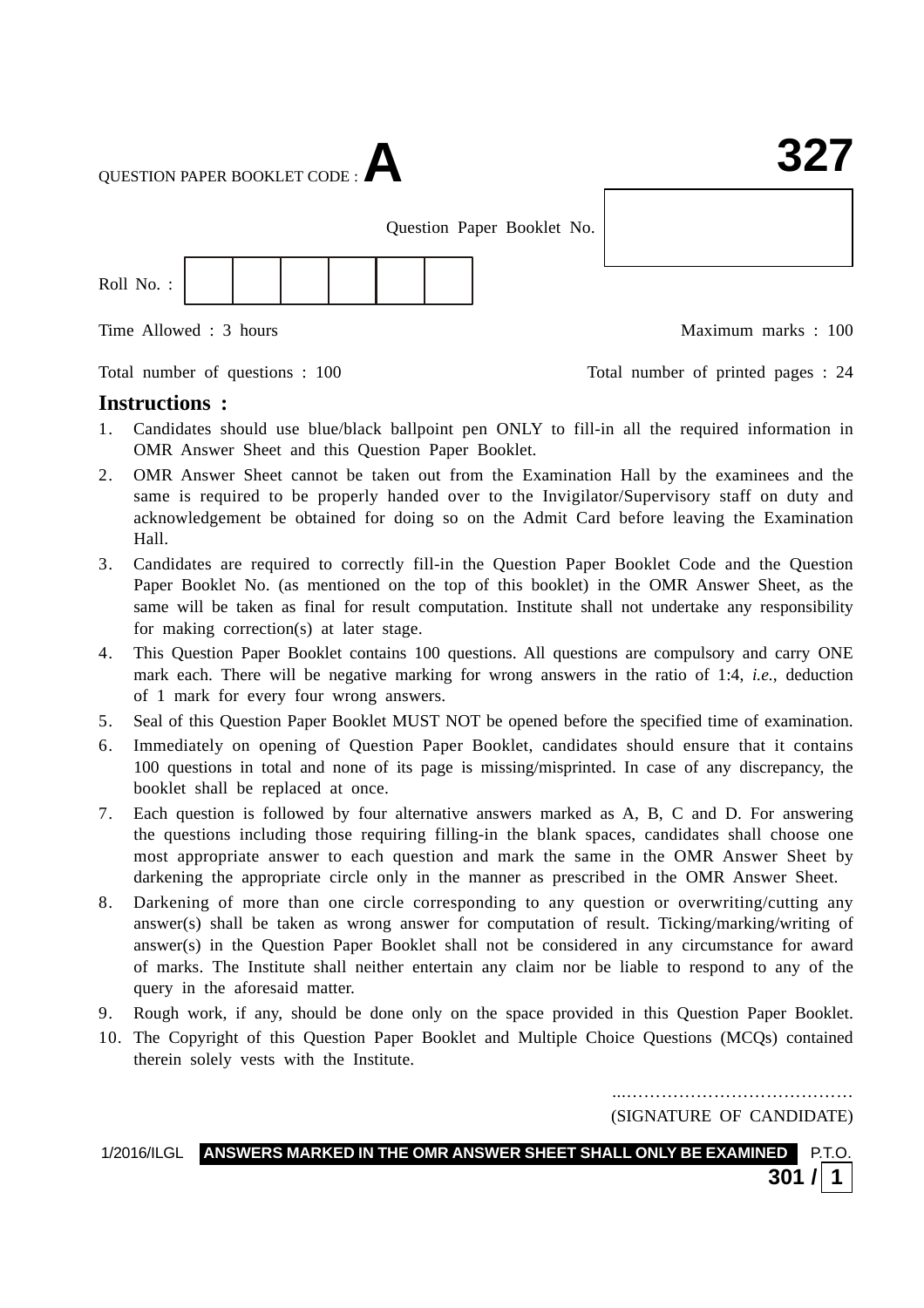## **327**  $\frac{1}{2}$

- **PART A**
- **1.** Which one of the following is not an essential element of a factory —
	- (A) There must be premises
	- (B) There must be a manufacturing process being carried on at the premises
	- (C) There must be 10 or more workers where the manufacturing process is being carried on with the aid of power
	- (D) There are installed electronic data processing units.
- **2.** Which one of the following is not an obligation of apprentices under the Apprentices Act, 1961 —
	- (A) To qualify himself as a skilled craftsman before the expiry of the period of training
	- (B) To attend practical and instructional classes regularly
	- (C) To carry out all orders of his employer
	- (D) To carry out his obligations under the contract of apprenticeship.
- **3.** Consider the following statements under the Employment Exchanges (Compulsory Notification of Vacancies) Act, 1959 :
	- (i) 'Employer' includes any person entrusted with the supervision and control of employees in such establishment
	- (ii) Establishment in private sector means an establishment which is not an establishment in public sector and where ordinarily twenty five or more persons are employed to work for remuneration
	- (iii) The Act is applicable in relation to vacancies in any employment connected with the staff of Parliament.

(iv) The Act imposes punishment by way of fine and imprisonment both.

Select the incorrect answer from the options given below —

- $(A)$  (i) and (ii)
- $(B)$  (ii) and (iii)
- $(C)$  (iii) and (iv)
- (D) (iv) and (i).
- **4.** Consider the following statements under the provisions of the Trade Unions Act, 1926 :
	- (i) A federation of two or more trade unions is not deemed to be a trade union
	- (ii) Trade unions are the most suitable organisations for balancing and improving relations between the employers
	- (iii) Every registered trade union is a body corporate but not having perpetual succession
	- (iv) A registered trade union has power to acquire and hold movable and immovable properties.

Select the incorrect answer from the options given below —

- $(A)$  (i), (ii) and (iii)
- $(B)$  (ii), (iii) and (iv)
- $(C)$  (iii), (iv) and (i)
- (D) (iv), (i) and (ii).
- **5.** The term 'award' is defined in the Industrial Disputes Act, 1947 as —
	- (A) An interim determination of any industrial dispute by any Labour Court, Industrial Tribunal or National Industrial Tribunal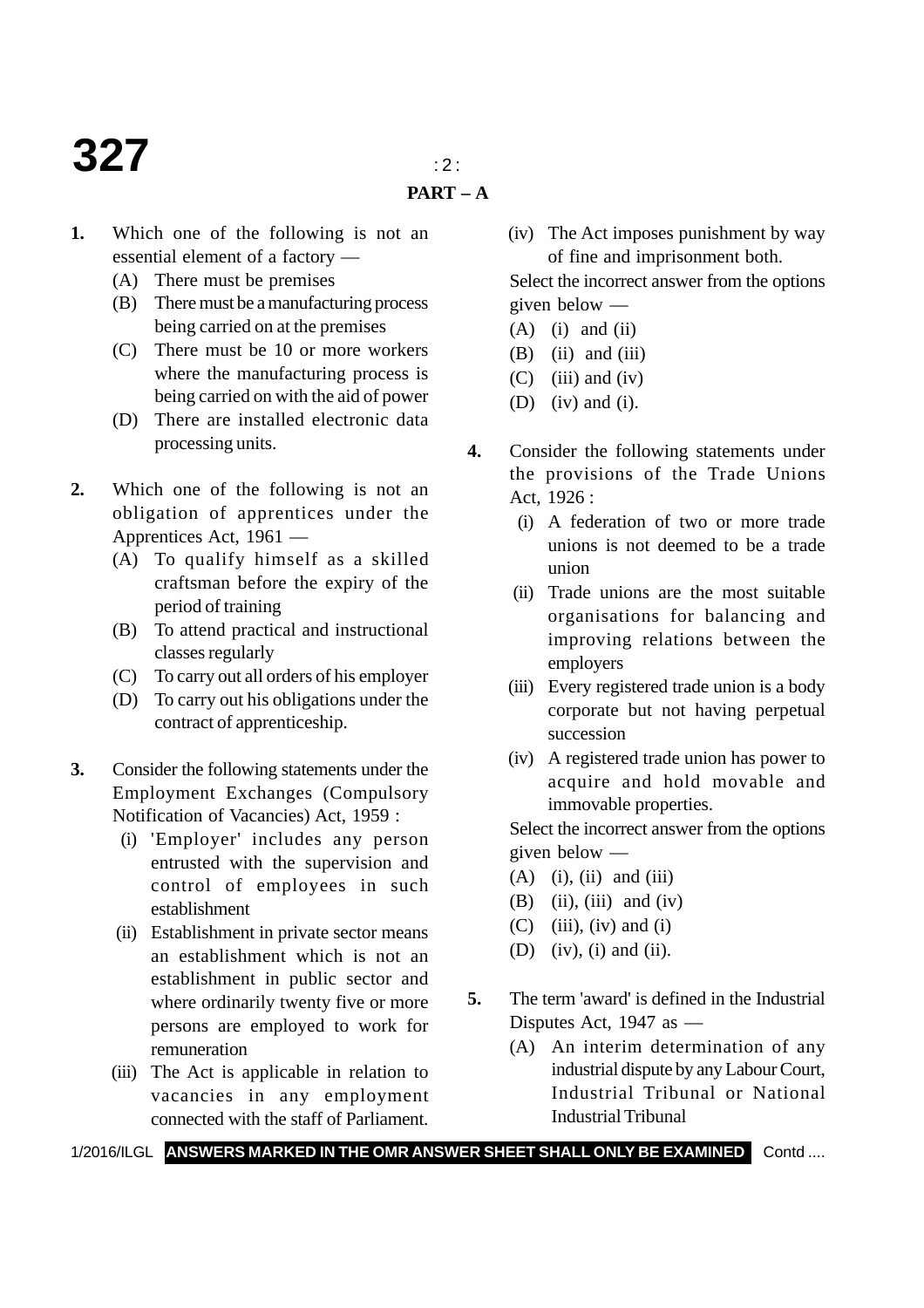- (B) A final determination of any industrial dispute by any Labour Court, Industrial Tribunal or National Industrial Tribunal
- (C) An interim or a final determination of any industrial dispute by any Labour Court, Industrial Tribunal or National Industrial Tribunal
- (D) An interim or a final determination of any industrial dispute by any Labour Court, Industrial Tribunal and not National Industrial Tribunal.
- **6.** The Industrial Employment (Standing Orders) Act, 1946 extends to the whole of India and applies to every industrial establishment wherein or more workmen are employed or were employed on any day during the preceding months.
	- $(A)$  50; 6
	- (B) 75; 9
	- (C) 100; 12
	- (D) 200; 3
- **7.** Which one of the following statements is incorrect as per the provisions of the Child Labour (Prohibition and Regulation) Act, 1986 —
	- (A) The provisions of the Act are consistent with the provisions of the Constitution of India
	- (B) The Act prohibits the engagement of children below the age of 14 years in factories, mines and hazardous employments

 $\frac{327}{ }$ 

- (C) The prohibition of employment is applicable to any workshop wherein any process is carried on by the occupier with the aid of his family
- (D) The Act does not prohibit but regulates employment of children in nonhazardous occupations and processes.
- **8.** Under the Payment of Gratuity Act, 1972, 'gratuity' —
	- (A) Is payable only in case of death of an employee
	- (B) Shall be paid by the employer at the rate of thirty days wages on the rate of wages last drawn by the employee for every completed year of service
	- (C) Is a lump sum payment made by the employer as a mark of recognition of the service rendered by the employee when he retires or leaves service
	- (D) Is payable only to those employees who are engaged in factories and mines.
- **9.** Under the provisions of the Maternity Benefit Act, 1961 no woman shall work in any establishment during —
	- (A) Six weeks immediately following the day of her delivery, miscarriage or medical termination of pregnancy
	- (B) Eight weeks immediately following the day of her delivery, miscarriage or medical termination of pregnancy
	- (C) Nine weeks immediately following the day of her delivery, miscarriage or medical termination of pregnancy
	- (D) Three weeks immediately following the day of her delivery, miscarriage or medical termination of pregnancy.

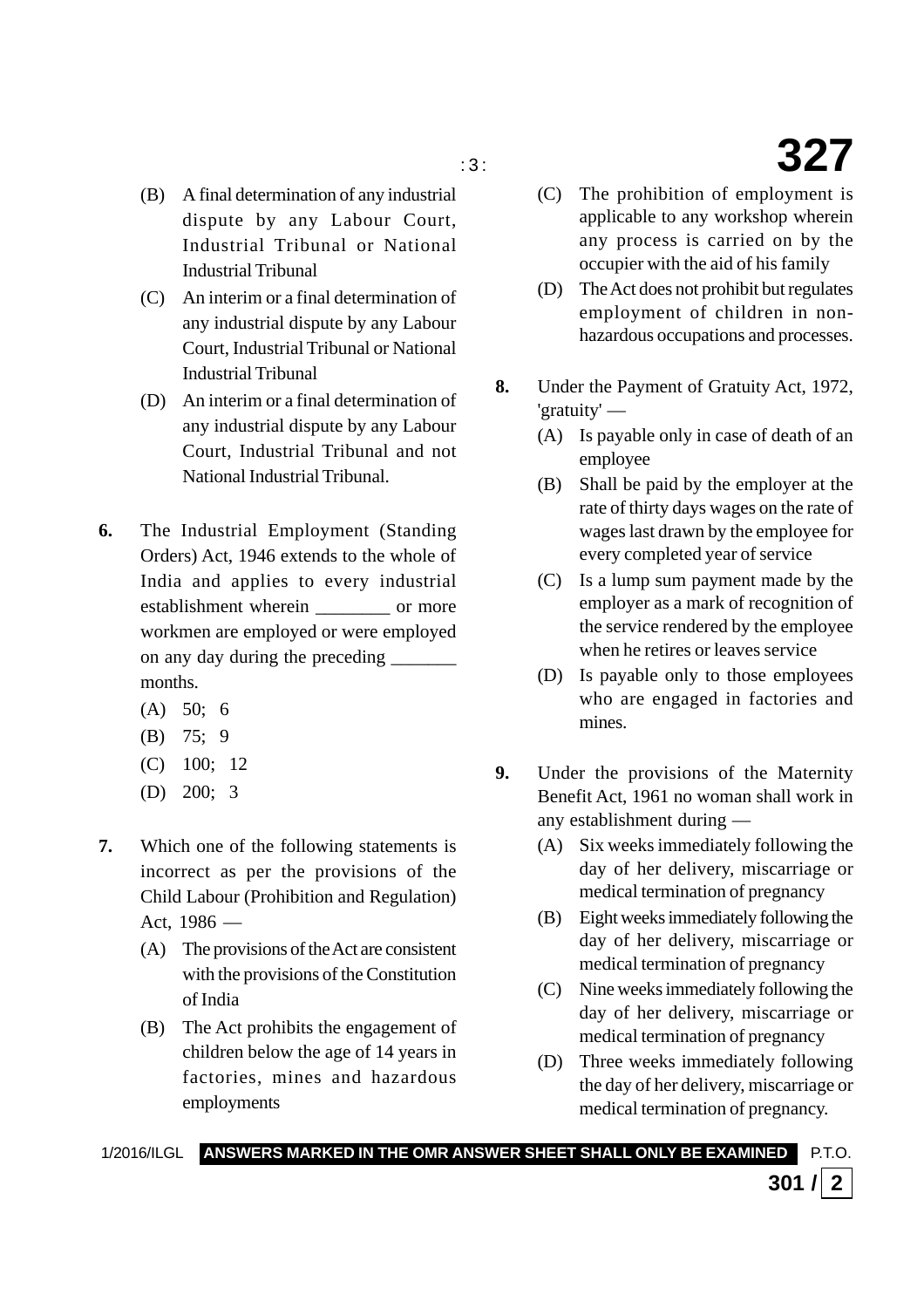# **327 127 127 127 127 127**

- **10.** 'Retrenchment' under the Industrial Disputes Act, 1947 includes —
	- (A) Voluntary retirement of the workman
	- (B) Retirement of the workman reaching the age of superannuation as per the contract of employment
	- (C) Termination by the employer of the service of a workman as a punishment inflicted by way of disciplinary action
	- (D) Termination by the employer of the service of a workman for any other reason.
- **11.** Which one of the following statements is incorrect under the Contract Labour (Regulation and Abolition) Act, 1970 —
	- (A) The Act does not apply to establishments in which work only of intermittent or casual nature is performed
	- (B) 'Workman' does not include a person who is employed mainly in administrative capacity or who is an out-worker
	- (C) The Tribunals enjoy jurisdiction to abolish contract labour
	- (D) Before revoking registration of establishment / contractor the registering officer is required to obtain previous approval of the appropriate government.
- **12.** Which one of the following statements is correct regarding 'compensation' under the Employees' Compensation Act, 1923 —
	- (A) The employer can make payment of compensation directly to the legal heirs of the deceased employee
- (B) The compensation money does not bear the first charge on the assets transferred by the employer
- (C) The amount of compensation payable under this Act, cannot be assigned or charged, save as provided by this Act
- (D) An agreement by an employee with the employer to relinquish any right of compensation is enforceable by the employer.
- **13.** Consider the following statements under the Payment of Gratuity Act, 1972 :
	- (i) In a seasonal establishment, an employee shall be deemed to be in continuous service if he has actually worked for not less than seventy-five percent of the number of days on which the establishment was in operation
	- (ii) Service is not continuous in case of legal termination of service and subsequent re-employment
	- (iii) In a seasonal establishment, an employee shall be deemed to be in continuous service if he has actually worked for one hundred and ninety days
	- (iv) Service is deemed to be continuous in case of legal termination of service and subsequent re-employment.

Select the incorrect answer from the options given below —

- $(A)$  (i) and (ii)
- $(B)$  (ii) and (iii)
- $(C)$  (iii) and (iv)
- 
- (D) (iv) and (i).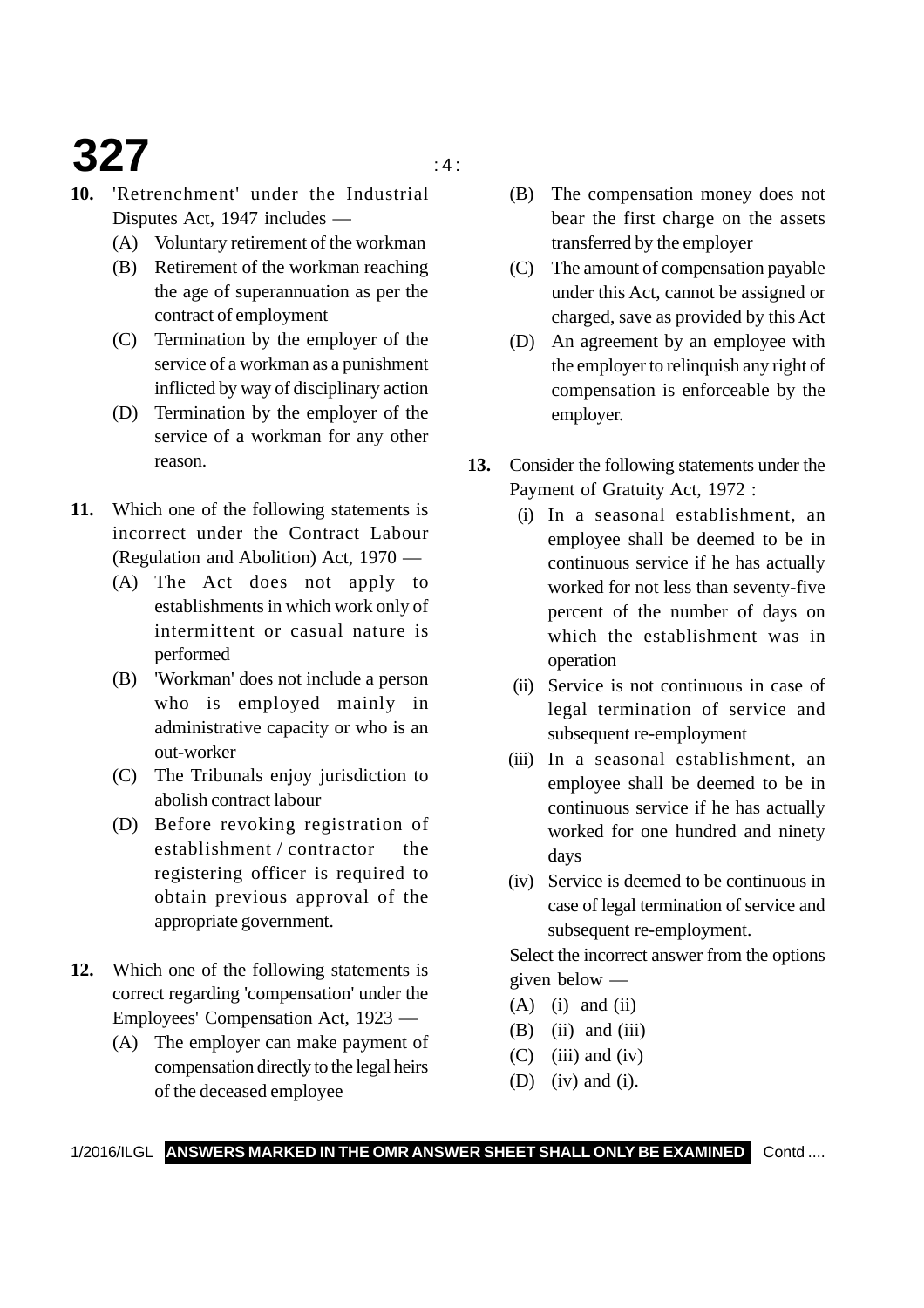- **14.** As per section 4 of the Payment of Wages Act, 1936, no wage period shall exceed \_\_\_\_\_\_\_ and as per section 5, the wages of every person employed upon or in any railway factory or industrial or other establishment upon or in which less than one thousand persons are employed shall be paid before the expiry of \_\_\_\_\_\_\_.
	- (A) One month; fifth day
	- (B) One month; seventh day
	- (C) Three months; seventh day
	- (D) Two months; seventh day.
- **15.** Consider the following statements under the Payment of Bonus Act, 1965 :
	- (i) A suspended employee, subsequently reinstated with full back wages is not eligible for bonus
	- (ii) An employee dismissed from service for any act of misconduct is eligible for bonus
	- (iii) Statutory bonus and customary bonus operate in two fields and do not clash with each other
	- (iv) The employer is not entitled to deduct '*puja* bonus' from the amount of bonus payable by him to the employee.

Select the incorrect answer from the options given below —

- $(A)$  (i), (ii) and (iii)
- $(B)$  (ii), (iii) and (iv)
- $(C)$  (iii), (iv) and (i)
- (D) (iv), (i) and (ii).
- **16.** The Employees' Deposit-Linked Insurance Scheme, 1976 is applicable to  $-$ 
	- (A) All factories/ establishments to which the Employees' Provident Funds and Miscellaneous Provisions Act, 1952 applies
- (B) All the employees who are members of the provident fund in exempted establishment are covered under the scheme
- (C) All the employees who are members of the provident fund in unexempted establishment are covered under the scheme
- (D) All of the above.
- **17.** Under section 2 of the Employees' Provident Funds and Miscellaneous Provisions Act, 1952, 'basic wages' includes —
	- (A) Emoluments earned by an employee while on duty and which are paid or payable in cash to him
	- (B) The cash value of any food concession
	- (C) Any dearness allowance
	- (D) Any presents made by the employer.
- **18.** Consider the following statements under the Equal Remuneration Act, 1976 :
	- (i) The executive power to enforce the provisions of the Act are available to both the governments, *i.e.*, the Central Government and the State Governments
	- (ii) The provisions of the Act are applicable to all categories of employment
	- (iii) Under section 3, the provisions of the Act do not have overriding effect
	- (iv) The Act prevents discrimination made in favour of scheduled castes or scheduled tribes.

Select the correct answer from the options given below —

 $301$  /  $3$ 

- $(A)$  (i) and (ii)
- $(B)$  (ii) and (iii)
- $(C)$  (iii) and (iv)
- (D) (i) and (iv).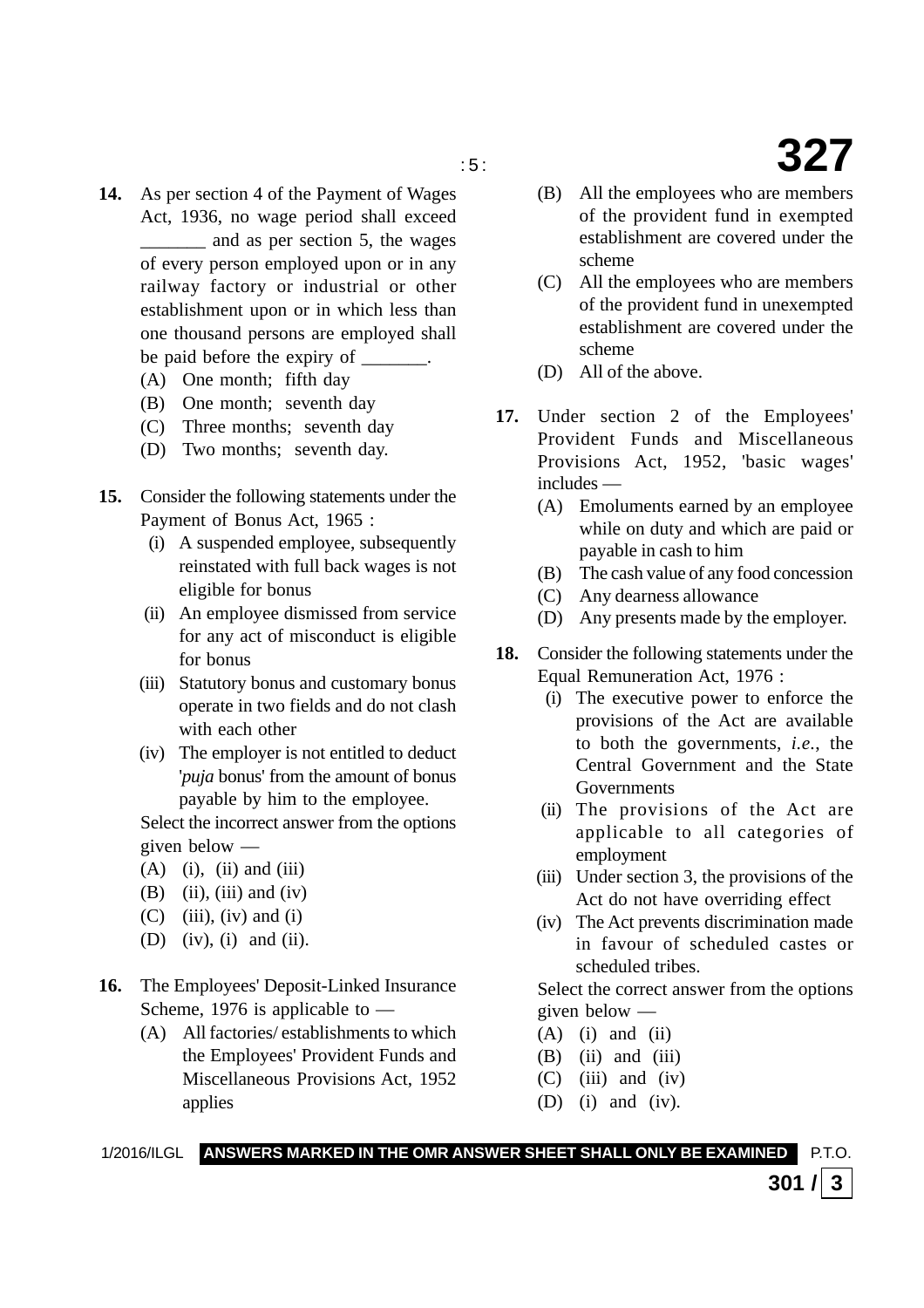# **327** is a set of  $\frac{1}{2}$

**19.** Which one of the following statements is incorrect as per the provisions of the Employees' State Insurance Act, 1948 —

- (A) It is the first major legislation on social security in independent India
- (B) The Employees' State Insurance Corporation established by the State Governments is the premier social security organisation
- (C) Employees' State Insurance Fund has been created which is held and administered by the Employees' State Insurance Corporation
- (D) The Act guarantees reasonably good medical care to workers and their immediate dependents.
- **20.** Which one of the following is true in relation to courts of inquiry under section 6 of the Industrial Disputes Act, 1947 —
	- (A) The court of inquiry is constituted by the State Government by notification in the official gazette
	- (B) The court always consists of five independent persons and out of them one person is appointed as Chairman
	- (C) The court enjoys power to consider and decide any matter under the provisions of this Act
	- (D) The period within which the report is to be submitted is not mandatory and the report may be submitted even beyond the period of six months without affecting the legality of the inquiry.
- **21.** Consider the following statements under the Maternity Benefit Act, 1961 :
	- (i) The object of this legislation does not correspond with the provisions contained in Article 42 of the Constitution of India
	- (ii) Women employees are also entitled to six weeks maternity benefit in case of miscarriage
	- (iii) A woman entitled to maternity benefit is also entitled to receive from her employer medical bonus
	- (iv) The Act does not make provisions to safeguard the interest of pregnant women workers.

Select the correct answer from the options given below —

- $(A)$  (i) and (ii)
- $(B)$  (ii) and (iii)
- $(C)$  (iii) and (iv)
- (D) (iv) and (i).
- **22.** Under the provisions of the Industrial Disputes Act, 1947, which of the following is not a valid reason for an employer to declare lay-off —
	- (A) Break-down of machinery
	- (B) Financial stringency
	- (C) Accumulation of stocks
	- (D) Shortage of raw materials.
- **23.** The Labour Laws (Exemption from Furnishing Returns and Maintaining Registers by Certain Establishments) Act, 1988 —
	- (A) Provides for the exemption of employees employed in small establishments
	- (B) Is applicable to establishments in which not less than fifteen and not more than twenty persons are employed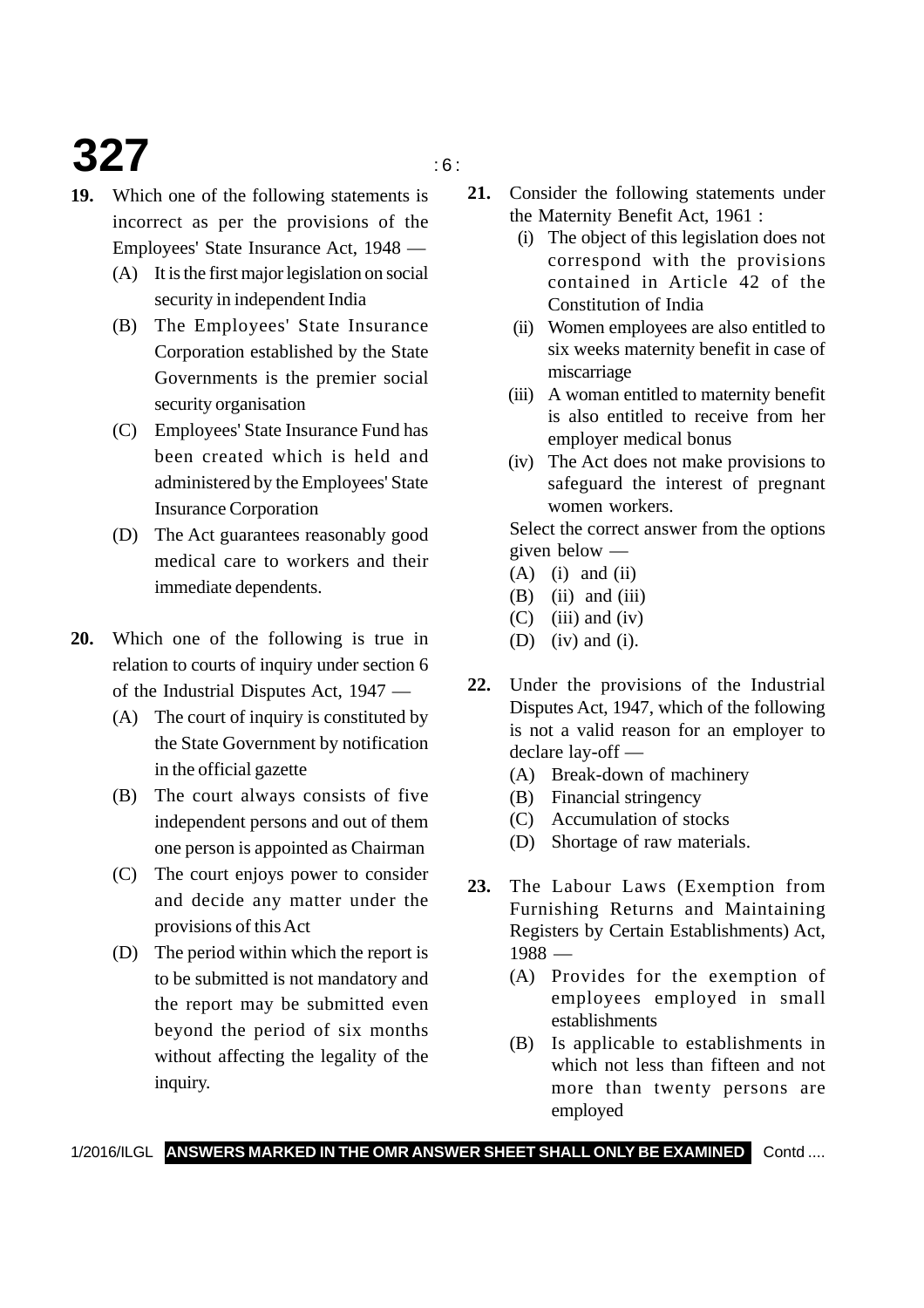- (C) Provides for the exemption of employers of small establishments in relation to their tax liability
- (D) Is applicable to establishments in which not less than ten and not more than nineteen persons are employed.
- **24.** Labour audit provides benefits to the labour, to the employer and to the government. Which one of the following is not a benefit of labour audit to the labour —
	- (A) Labour audit boosts the morale of the workers
	- (B) It increases social security of the labour
	- (C) It increases status of the employer in society
	- (D) Labour audit secures timely payment of wages.
- **25.** In the case of Workmen of Dimakuchi Tea Estate *v*. Dimakuchi Tea Estate (1958), the Supreme Court laid down the following objectives of the Industrial Disputes Act, 1947 :
	- (i) Promotion of measures for securing and preserving amity and good relations between the employer and workmen
	- (ii) Investigation and settlement of industries
	- (iii) Prevention of collective bargaining
	- (iv) Relief to workmen in the matters of lay-off and retrenchment.

Select the incorrect answer from the options given below —

- $(A)$  (i) and (ii)
- $(B)$  (ii) and (iii)
- $(C)$  (iii) and (iv)
- (D) (iv) and (i).
- **26.** Under section 27 of the Contract Labour (Regulation and Abolition) Act, 1970 where the offence consists of disobeying a written order made by an inspector, complaint thereof may be made —
	- (A) Within three months from the date on which the alleged commission of the offence came to the knowledge of an inspector
	- (B) Within six months from the date on which the offence is alleged to have been committed
	- (C) Anytime before the expiry of one year from the date on which offence is alleged to have been committed
	- (D) Anytime because no rule of limitation applies to such cases.
- **27.** Section 1 of the Employees' Provident Funds and Miscellaneous Provisions Act,  $1952$  states that —
	- (A) The State Government can extend the provisions of this Act to any establishment
	- (B) The provisions of this Act cannot be applied to cooperative societies
	- (C) Once an establishment falls within the purview of this Act, it shall continue to be governed by this Act notwithstanding that the number of persons employed therein at any time falls below twenty
	- (D) Where an establishment to which this Act applied was divided among the partners, the Act would not apply to the part of each ex-partner if the number of persons employed in each part is less than twenty.

**301** /  $\vert$  4

1/2016/ILGL **ANSWERS MARKED IN THE OMR ANSWER SHEET SHALL ONLY BE EXAMINED** P.T.O.

### **327**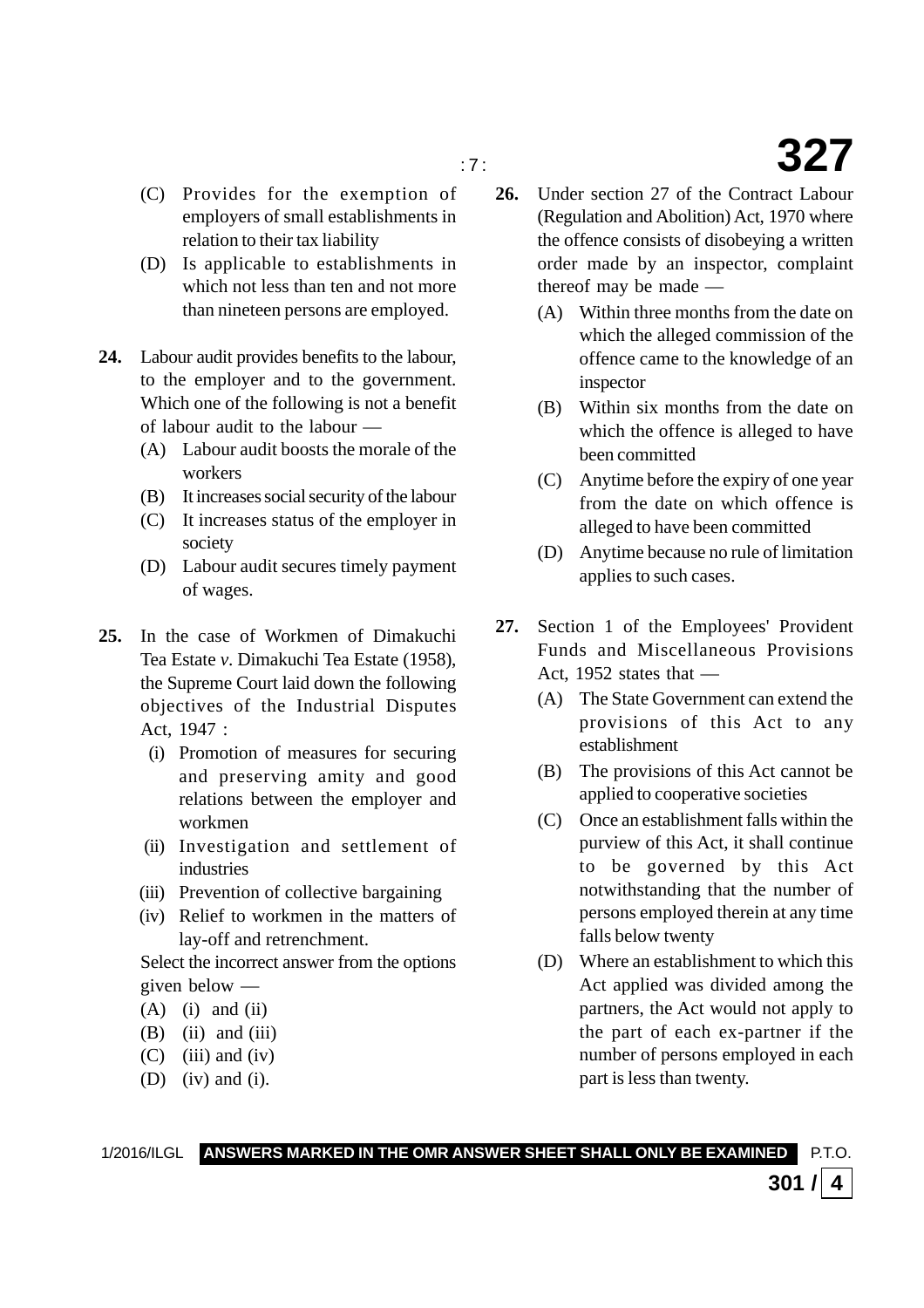# **327** is a set of  $\frac{1}{2}$

- **28.** Which one of the following activities would fall under 'industry' under the Industrial Disputes Act, 1947 —
	- (A) Welfare activities or economic adventures undertaken by government or statutory bodies
	- (B) A charitable institution that makes no profit but hires the services of employees as in any other business but the goods and services which are the output, are made available at a low or no cost to the indigent poor
	- (C) Physical Research Laboratory, Ahmedabad carrying on research not for the benefit of others and not engaged in commercial activity
	- (D) Posts and Telegraphs Department.
- **29.** Section 15 of the Payment of Wages Act, 1936 deals with claims arising out of deductions from wages or delay in payment of wages. In this relation, which one of the following statements is incorrect —
	- (A) Every application for such claim shall be presented within twelve months from the date on which the deduction was made or from the date on which the payment was due to be made
	- (B) Such application may be admitted after the expiry of twelve months if there was sufficient cause for delay
	- (C) Every claim shall be disposed of as far as practicable within a period of three months
	- (D) Direction for the payment of compensation cannot be made in the case of delayed wages.
- **30.** Which authority has been constituted by the Central Government to preside over the cases regarding determination of monies due from the employers —
	- (A) Employees' Provident Funds Appellate Tribunal
	- (B) Employees' Provident Fund Consultancy Tribunal
	- (C) Employees' Provident Fund Help Desk
	- (D) Employees' Provident Fund Information Center.
- **31.** Consider the following statements under the provisions of the Payment of Wages Act, 1936 :
	- (i) The employer is responsible for the payment of wages and in case of death of the employer his legal representative is liable
	- (ii) The wage period fixed by the employer cannot exceed one month
	- (iii) The employer cannot pay the wages either by cheque or by crediting the wages in the bank account of the employed person
	- (iv) Fine can be imposed on any employed person without the previous approval of the State Government.

Select the correct answer from the options given below —

- $(A)$  (i) and (iii)
- $(B)$  (ii) and (iv)
- $(C)$  (i) and (ii)
- (D) (iii) and (iv).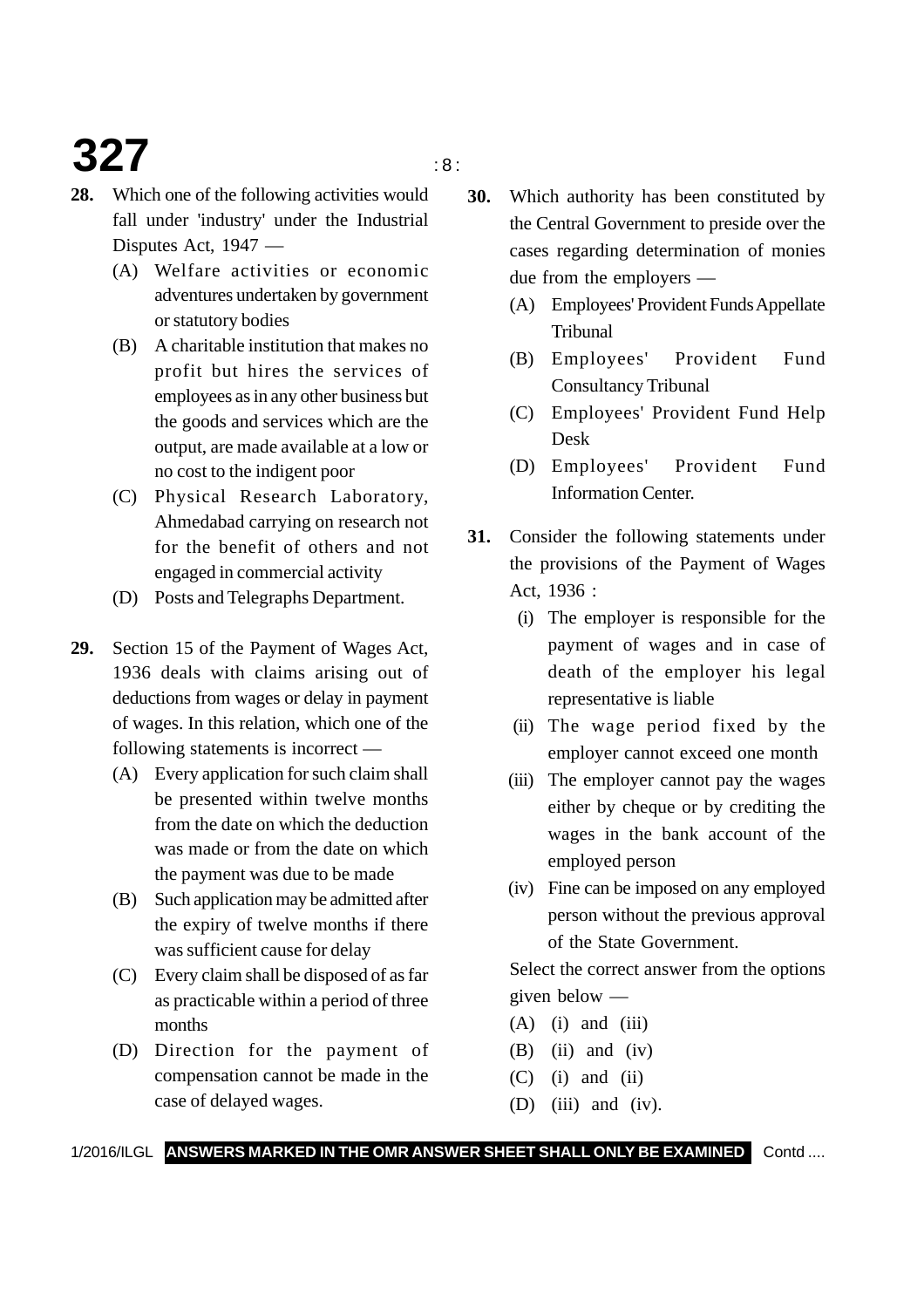- **32.** According to section 2(13) of the Payment of Bonus Act, 1965, 'employee' means any person (other than an apprentice) employed on a salary or wages not exceeding the per month in any industry to do any skilled or unskilled, manual, supervisory, managerial, administrative, technical or clerical work of hire or reward, whether the terms of employment be expressed or \_\_\_\_\_\_\_\_\_.
	- (A) ₹10,000; implied
	- (B) -15,000; tacit
	- (C) ₹18,000; implied and tacit
	- (D) ₹20,000; implied or tacit.
- **33.** The Employment Exchanges (Compulsory Notification of Vacancies) Act, 1959 —
	- (A) Provides for compulsory notification of vacancies and submission of employment returns by the employers to the employment exchange
	- (B) Provides that the main activity of the employment exchange is appointment of job seekers in the establishments in the public sector
	- (C) Applies to all establishments in the private sector and establishments engaged in agricultural activities
	- (D) Applies to all establishments in the private sector employing 250 or more workers.
- **34.** Which one of the following statements is correct under the Payment of Bonus Act, 1965 —
	- (A) The sums deductible from gross profits do not include any amount by way of depreciation admissible under the Income-tax Act, 1961
- (B) The sums deductible from gross profits include any amount by way of development rebate for which the employer is entitled under the Incometax Act, 1961
- (C) In calculating direct tax payable by the employer, account shall be taken of any loss incurred by the employer in respect of any previous accounting year
- (D) The available surplus in respect of any accounting year shall be the gross profit for that year before deducting the sum under section 6.
- **35.** Under the Payment of Wages Act, 1936, the term 'wages' does not include —
	- (A) Any travelling allowance or the value of any travelling concession
	- (B) The value of any house accommodation
	- (C) Any remuneration to which the person employed is entitled in respect of overtime work or holidays or any leave period
	- (D) Any contribution paid by the employer to any pension or provident fund.
- **36.** As per the provisions of section 20 of the Apprentices Act, 1961, any person aggrieved by the decision of the Apprenticeship Advisor may, within \_\_\_\_\_\_\_ from the date of communication to him of such decision, prefer an appeal against the decision to the Apprenticeship Council.
	- (A) 15 Days
	- (B) 30 Days
	- (C) 60 Days
	- (D) 90 Days.

# **327**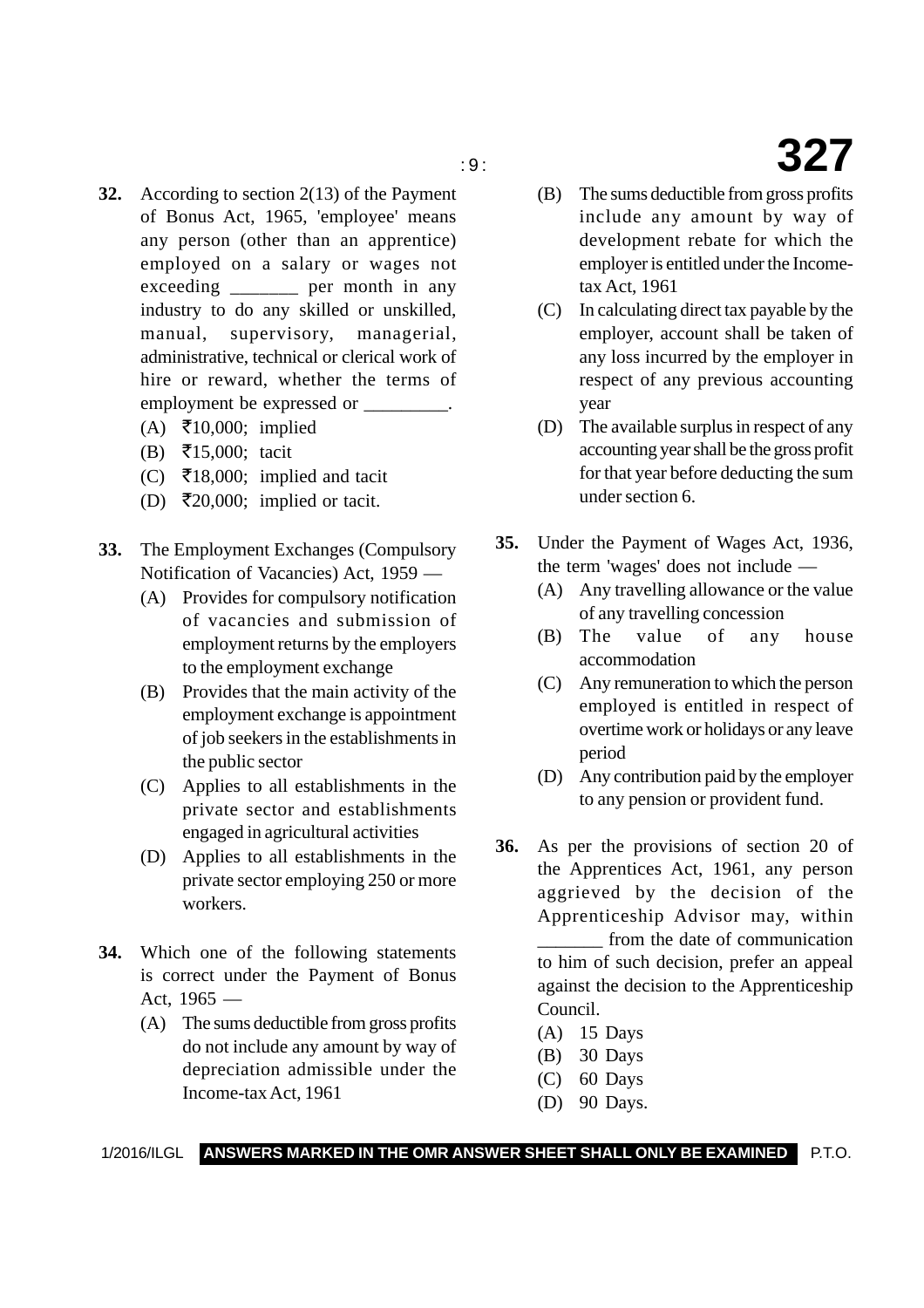# **327**  $\frac{10}{20}$

- 
- **37.** Consider the following statements under the Minimum Wages Act, 1948 :
	- (i) The Act provides for fixation and revision of minimum wages of the workers in the scheduled employments
	- (ii) Under this Act, both Central and State Governments are responsible for fixation and revision of minimum wages in respect of scheduled employments
	- (iii) There is a uniformity of minimum wages within the country inspite of differences in price of essential commodities, paying capacity, productivity, local conditions, *etc*.
	- (iv) The Act extends to whole of India and provides for fixing minimum rate of wages in all employments.

Select the correct answer from the options given below -—

- $(A)$  (i) and (ii)
- $(B)$  (ii) and (iii)
- $(C)$  (iii) and (iv)
- (D) (i) and (iv).
- **38.** According to the Payment of Gratuity Act, 1972, gratuity shall be payable to an 'employee' —
	- (A) On his superannuation after completion of continuous service for not less than 5 years
	- (B) On his retirement or resignation after completion of continuous service for not less than 5 years
	- (C) On his becoming disabled due to accident even though unable to complete 5 years of continuous service
	- (D) All of the above.
- **39.** According to section 3(2) of the Minimum Wages Act, 1948 the appropriate government may fix minimum rate of wages. Accordingly, which one of the following matter does not fall within the provisions of section  $3(2)$  —
	- (A) Time work
	- (B) Piece work
	- (C) Manual work
	- (D) Guarantee time rate.
- **40.** Section 7 of the Child Labour (Prohibition and Regulation) Act, 1986 stipulates that no child shall be permitted or required to work between —
	- (A) 6.00 P.M. and 12.00 midnight
	- (B) 6.00 A.M. and 6.00 P.M.
	- (C) 8.00 A.M. and 4.00 P.M.
	- (D) 7.00 P.M. and 8.00 A.M.
- **41.** Under section 2(1)(e) of the Employees' Compensation Act, 1923 the following persons are included in the definition of 'employer' :
	- (i) Any body of persons incorporated or not
	- (ii) Any managing agent of the employer
	- (iii) Legal representative of a deceased employer
	- (iv) A contractor

Select the correct answer from the options given below —

- (A) (i) and (ii) only
- $(B)$  (i), (ii) and (iii) only
- $(C)$  (i), (ii), (iii) and (iv)
- (D) (ii), (iii) and (iv) only.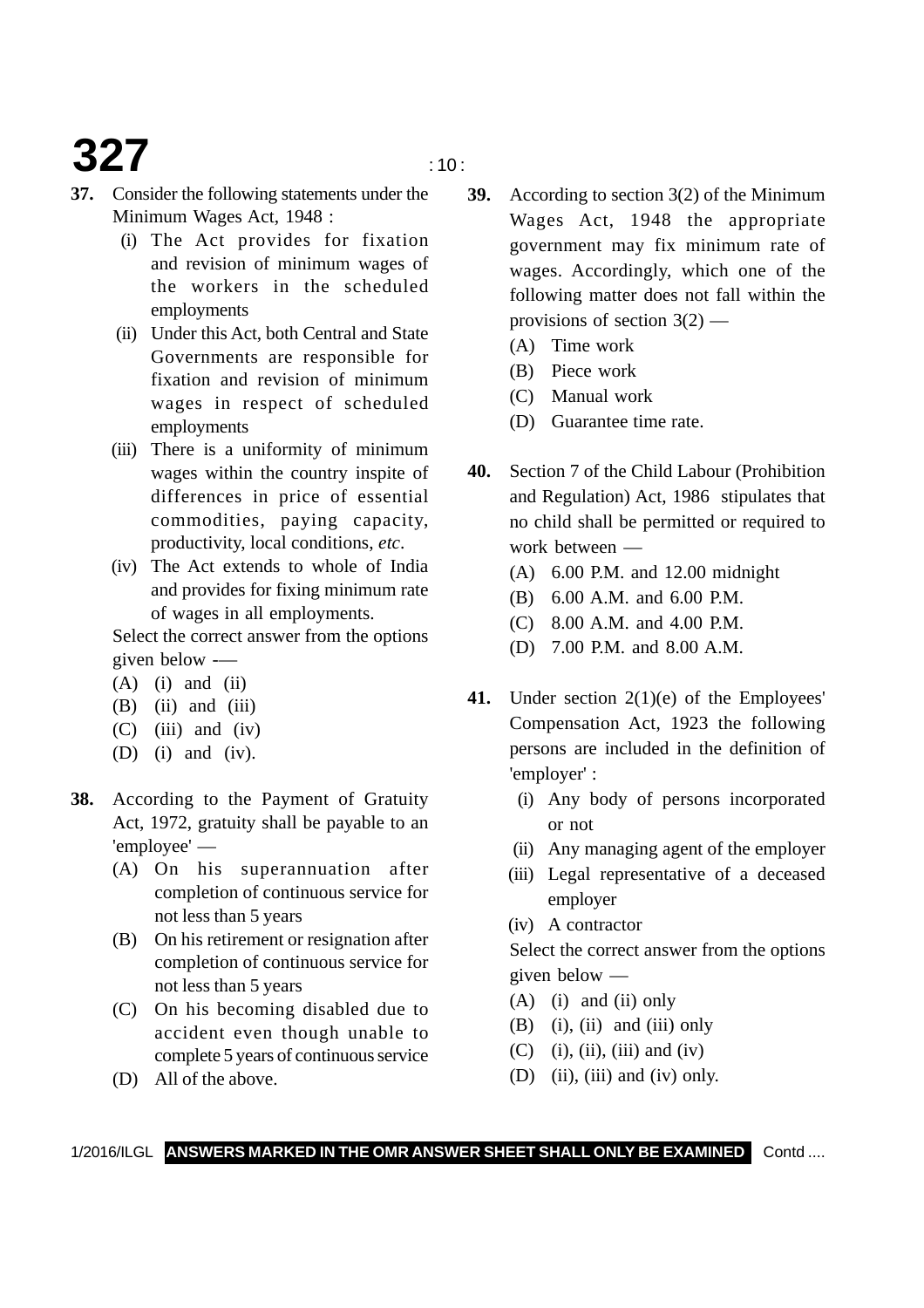- **42.** Which one of the following statements is incorrect regarding certification of draft standing orders under the Industrial Employment (Standing Orders) Act, 1946 —
	- (A) The employee of an establishment is required to submit to the Certifying Officer, three copies of the draft standing orders proposed by him for adoption in their establishments
	- (B) The draft standing orders must be in conformity with the model standing orders
	- (C) Employers of industrial establishments of similar nature may submit a joint draft of standing orders
	- (D) Standing orders shall be certifiable if they are otherwise in conformity with the provisions of the Act.
- **43.** Which one of the following statements is correct under the Trade Unions Act.  $1926 -$ 
	- (A) A certificate of registration is not a conclusive evidence that the trade union has been duly registered under the Act
	- (B) A certificate of registration of a trade union may be cancelled by the Registrar if he is satisfied that the certificate has been obtained by fraud
	- (C) Any fifteen or more members of a trade union may apply for registration of the trade union
	- (D) The Act does not protect a trade union from civil or criminal liability.
- **44.** Under the Minimum Wages Act, 1948, the appropriate government can fix or revise minimum rates of wages by notification in the official gazette. In this regard —
	- (A) The minimum rates of wages can be revised with retrospective effect
	- (B) The minimum rates of wages cannot be revised with retrospective effect
	- (C) The minimum rates of wages can be revised with retrospective effect in consultation with representatives of scheduled employments
	- (D) The minimum rates of wages can be revised with retrospective effect only when owners of scheduled employments can afford to pay.
- **45.** According to the provisions of the Employees' Compensation Act, 1923 an appeal against the order of Commissioner may be filed to the High Court within —
	- (A) 15 Days of the order
	- (B) 30 Days of the order
	- (C) 45 Days of the order
	- (D) 60 Days of the order.
- **46.** Under section 20(1) of the Minimum Wages Act, 1948, which one of the following may be appointed by the appropriate government as an authority to hear and decide cases related to payment of wages —
	- (A) Any commissioner for workmen's compensation
	- (B) Any officer of the Central Government exercising functions as labour commissioner for any region
	- (C) Any officer of the State Government not below the rank of Labour Commissioner
	- (D) All of the above.

## : 11 : **327**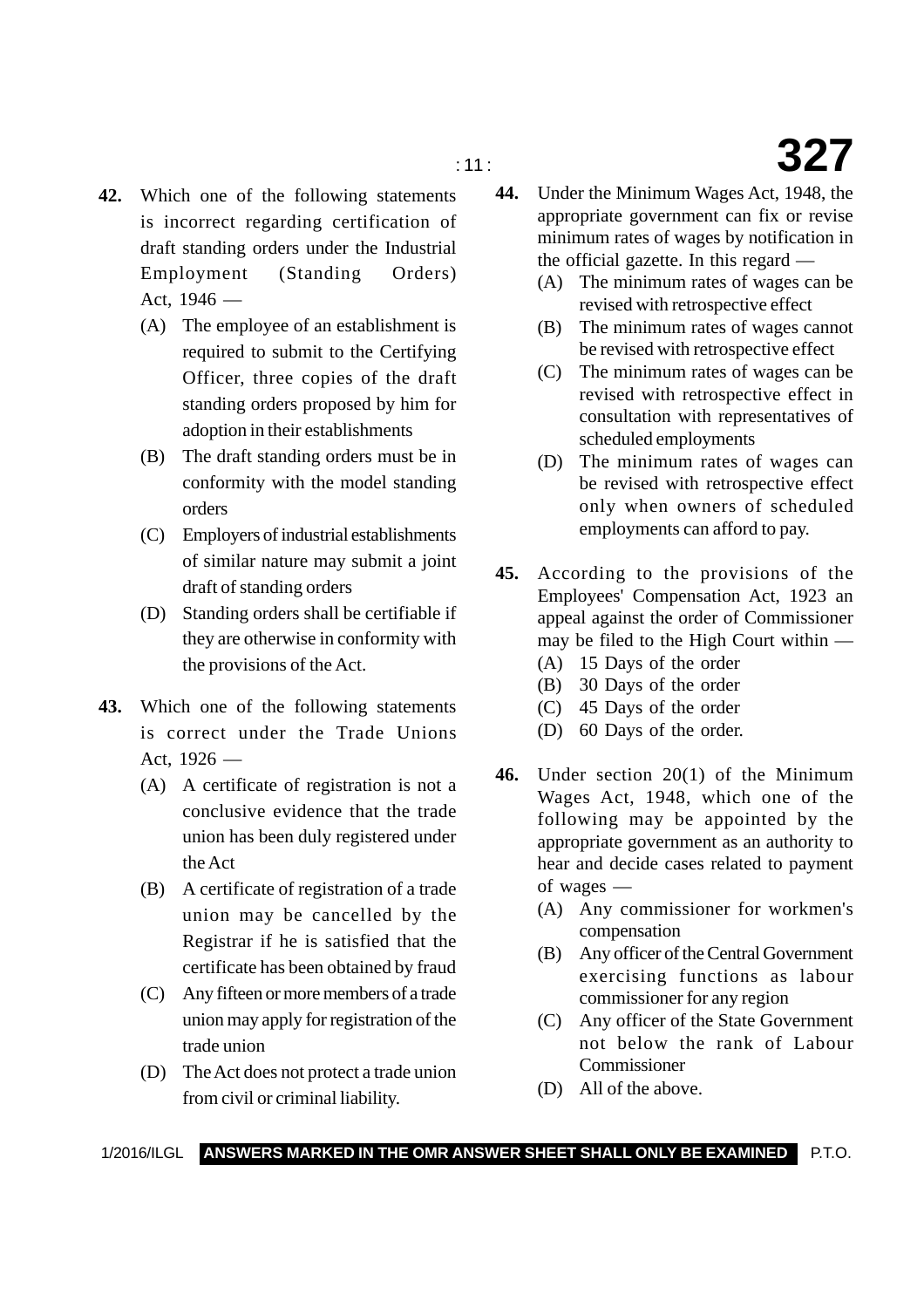# **327**  $\frac{1}{2}$

- **47.** Which one of the following statements is incorrect within the meaning of 'employee' under the Employees' State Insurance Act, 1948 —
	- (A) Person who is directly employed on any work by the principal employer of the factory
	- (B) Person employed in zonal offices and branch offices of a factory
	- (C) Person whose services are temporarily let on hire to the principal employer
	- (D) Person who is a member of the armed forces and working in the Ordinance Depot.
- **48.** As per the Minimum Wages Act, 1948, the appropriate government may review and revise the minimum rate of wages at such intervals as it may think fit, such intervals should —
	- (A) Not exceed one year
	- (B) Not exceed two years
	- (C) Not exceed three years
	- (D) Not exceed five years.
- **49.** Under the Employees' State Insurance Act, 1948 to determine whether an injury is 'employment injury' or not, the basic test to be applied is that —
	- (A) Injury was sustained by a person within the premises or the concern where a person works
	- (B) There was visible injury in the form of some wound
	- (C) Injury sustained was not caused by negligence
	- (D) There is a nexus between the circumstances of the accident and the employment.
- **50.** Which one of the following is not welfare provisions under the Factories Act, 1948 —
	- (A) Canteen
	- (B) Crèches
	- (C) Alcoholic beverage
	- (D) Drinking water.
- **51.** Which one of the following statements is true under the Payment of Gratuity Act, 1972 —
	- (A) Gratuity is payable only to the employee himself
	- (B) The maximum amount of gratuity allowed under the Act is  $\bar{z}$ 3.5 lakh
	- (C) An employee is not required to make nomination
	- (D) An employer has the right of forfeiture of gratuity, but the right of forfeiture of gratuity is limited to the extent of damage.
- **52.** Section 2(n) of the Factories Act, 1948 defines the term 'occupier' as a person who has ultimate control over the affairs of the factory. In the light of the definition of occupier, in the case of a company —
	- (A) The Company Secretary shall be deemed to be the occupier
	- (B) Any one of the directors shall be deemed to be the occupier
	- (C) Any senior officer of the company shall be deemed to be the occupier
	- (D) Any responsible and trusted employee who stays at the factory premises throughout day and night shall be deemed to be the occupier.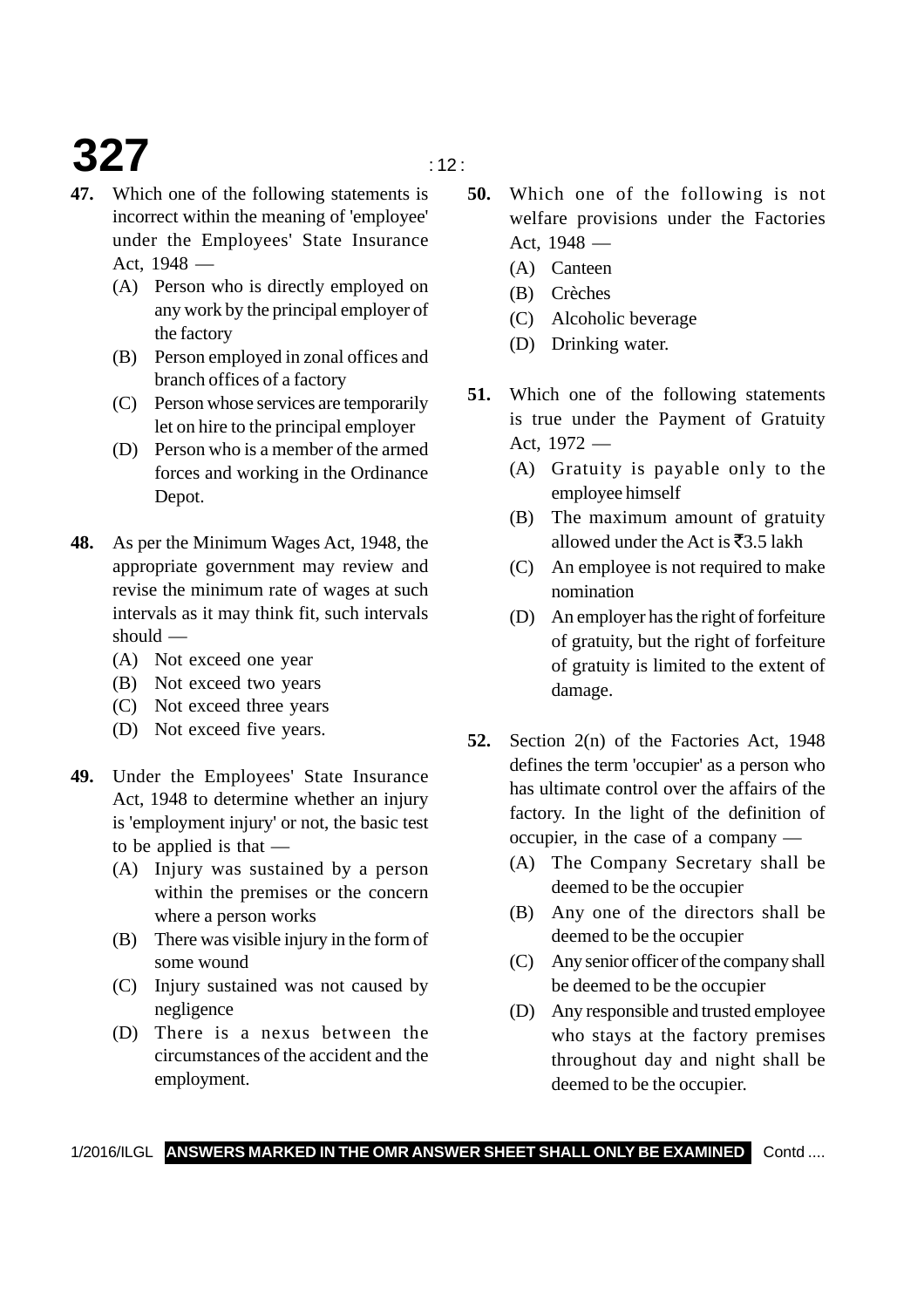: 13 : **327**

- **53.** Consider the following statements under the Employees' Compensation Act, 1923 :
	- (i) The liability of the employer for compensation in case of occupational disease is of moral nature
	- (ii) Where the employment was under more than one employer, all such employers are liable for the payment of compensation in such proportion as the Commissioner may deem just
	- (iii) In matters of personal injury, the employer is liable if the injury is caused by accident arising out of and in the course of employment
	- (iv) 'Personal injury' includes nervous shock or break-down or mental strain. Select the correct answer from the options given below —
	- $(A)$  (i), (ii) and (iii)
	- $(B)$  (ii), (iii) and (iv)
	- $(C)$  (iii), (iv) and (i)
	- (D) (iv), (i) and (ii).
- **54.** Which of the following relations of an insured person will be included in the 'family' under section 2(11) of the Employees' State Insurance Act, 1948 —
	- (A) Spouse
	- (B) A minor legitimate child
	- (C) An adopted child dependent upon the insured person
	- (D) All of the above.
- **55.** In relation to section 1(3) of the Employees' Provident Funds and Miscellaneous Provisions Act, 1952, the Rajasthan High Court held in the case of Bikaner Cold Storage Co. Ltd. *v*. Regional Provident Fund Commissioner, Rajasthan (1979) that —
- (A) All types of workmen should be included for the purpose of ascertaining the strength of workmen
- (B) Persons employed in the normal course of the business of the establishment should not be considered as the persons employed for the purpose of this provision
- (C) Persons employed for a short duration or on account of urgent necessity which is not a regular feature of the business cannot be considered as employees.
- (D) Casual workers are covered under this provision.
- **56.** Which statement is correct as held by the Supreme Court in the case of Bijoy Cotton Mills *v*. State of Ajmer (1955) —
	- (A) The freedom guaranteed under Article  $19(1)(g)$  of the Constitution of India is an absolute freedom
	- (B) The restrictions imposed upon the freedom of contract by the fixation of minimum rate of wages are not unreasonable
	- (C) The restrictions imposed upon the freedom of contract by the fixation of minimum rate of wages are unreasonable
	- (D) In the interest of general public the appropriate government is required to fix uniform rate of minimum wages.
- **57.** Under section 2(3) of the Employees' State Insurance Act, 1948 the term 'confinement' means —
	- (A) Confinement of employees within the premises of the establishment during specified period
	- (B) Confinement of manufacturing process within the premises of the establishment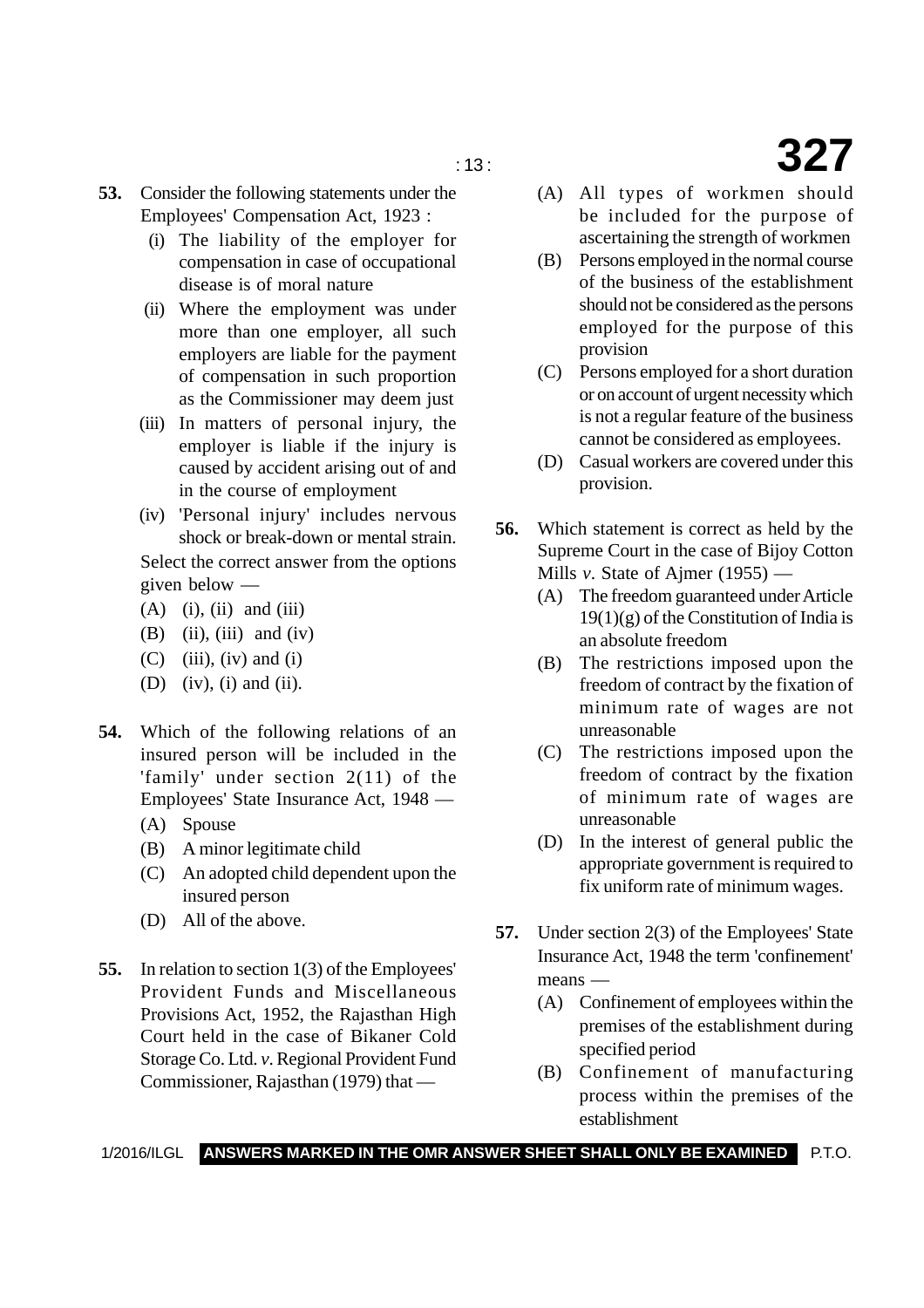## **327**  $\frac{14}{14}$

- (C) Labour resulting in confinement on account of injury during the course of employment
- (D) Labour resulting in the issue of a living child or labour after 26 weeks of pregnancy resulting in the issue of child.
- **58.** Under the provisions of the Industrial Disputes Act, 1947 no workman who is employed in any industrial establishment shall go on strike in breach of contract and no employer of any such workman shall declare a lock-out during the pendency  $of$  —
	- (A) Conciliation proceedings before a Board and two months after the conclusion of such proceedings
	- (B) Proceeding before a Labour Court and two months after the conclusion of such proceedings
	- (C) Proceeding before a Tribunal or National Tribunal and two months after the conclusion of such proceedings
	- (D) Arbitration proceedings before an arbitrator and seven days after the conclusion of such proceedings.
- **59.** Which one of the following statements is true under the provisions of the Factories Act, 1948 —
	- (A) For the purpose of cleanliness, the office of the factory must be kept clean and free from effluvia arising from any drain or nuisance
	- (B) Where the work carried on in the factory generates excessively high temperature, such process should be separated from the work room
	- (C) Artificial humidification is required for carrying out every type of manufacturing process
- (D) Sufficient number of spittoons situated at convenient places is a mandatory condition where more than 1,000 workers are ordinarily employed in a factory.
- **60.** Which one of the following is not a qualification to be a judge of the Employees' Insurance Court —
	- (A) Judicial officer with minimum of five years standing
	- (B) Legal practitioner with minimum of five years standing
	- (C) Judicial officer as well as legal practitioner with minimum of five years standing
	- (D) Special legal officer with minimum of five years standing.
- **61.** The administration of the Factories Act, 1948 is carried out through Inspecting Staff, Certifying Surgeon, Welfare Officer and Safety Officer. In this relation read the following statements :
	- (i) The Chief Inspector of factories is appointed by the Central Government
	- (ii) In every district the Sessions Judge shall be deemed to be an Inspector for his district
	- (iii) The primary function of a 'Certifying Surgeon' is to make examination of the premise, plant and machinery and to maintain registers and records
	- (iv) Under section 40B of this Act, appointment of Safety Officer is not mandatory in every factory.

Select the correct answer from the options given below —

- $(A)$  (i) and (ii)
- $(B)$  (ii) and (iii)
- (C) (i) only
- (D) (iv) only.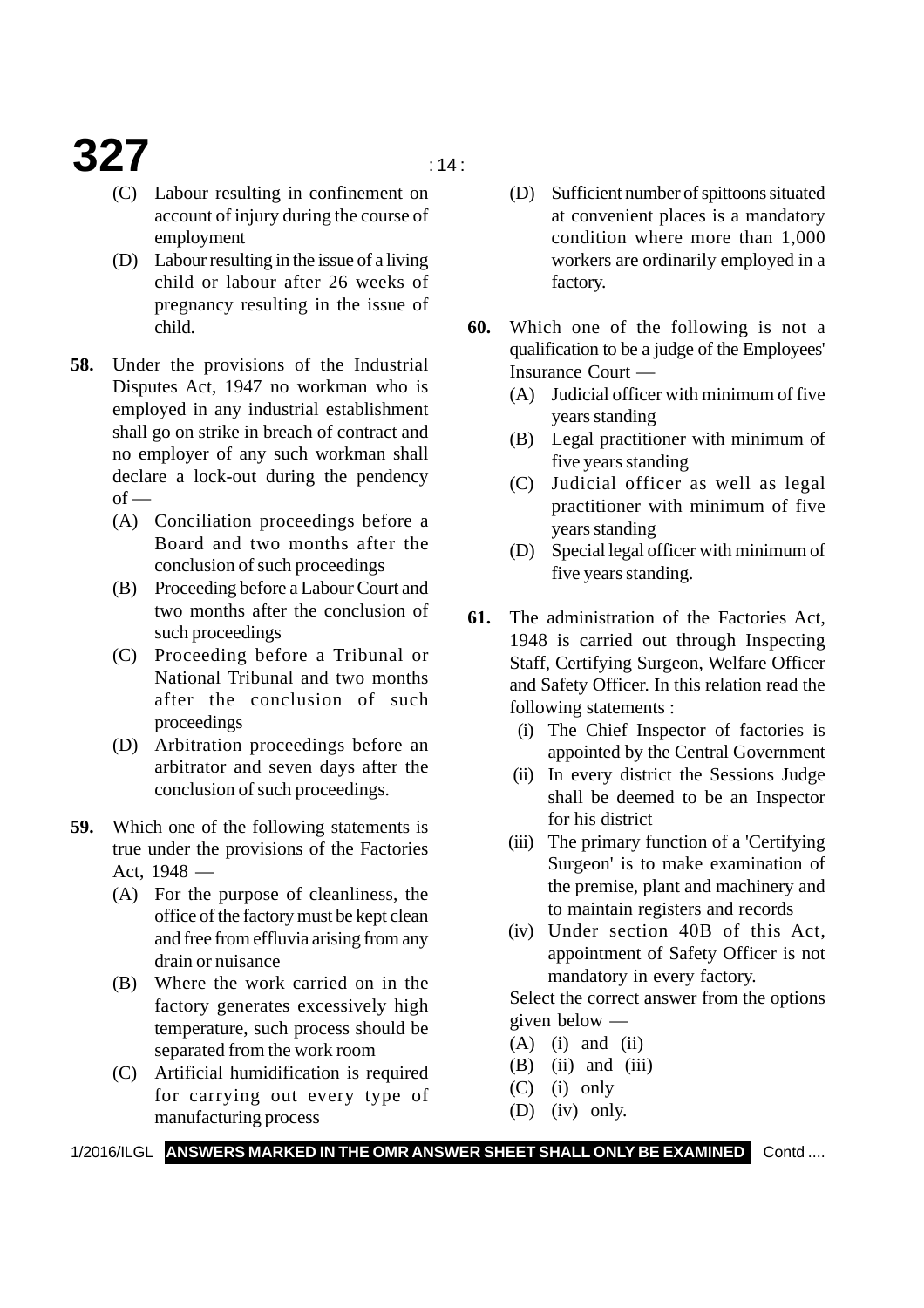- **62.** Under the provisions of the Employees' Compensation Act, 1923, the employer is not liable to pay compensation —
	- (A) Where injury results in disablement for a period exceeding 3 days
	- (B) Where the employee dies due to an accident and at the time of accident he was under the influence of drink
	- (C) Where the employee has instituted a suit for damages in a Civil Court
	- (D) Where the injury results in permanent total disability and at the time of accident the employee was under the influence of drugs.
- **63.** Under section 2 of the Employees' State Insurance Act, 1948 'permanent partial disablement' means —
	- (A) Such disablement of a permanent nature as incapacitates an employee for all work which he was capable of performing at the time of the accident resulting in such disablement
	- (B) A condition which requires medical treatment and attendance and necessitates abstention from work on medical grounds
	- (C) Disablement of a permanent nature, as reduced the earning capacity of an employee in every employment which he was capable of undertaking at the time of the accident resulting in the disablement
	- (D) A condition resulting from an employment injury which requires medical treatment and renders an employee as a result of such injury, temporarily incapable of doing the work which he was doing prior to or at the time of injury.
- **64.** The second schedule appended to the Industrial Disputes Act, 1947 relates to matters within the jurisdiction of the Labour Court. Which one of the following matters is not covered in the said schedule —
	- (A) The illegality or otherwise of a strike or lock-out
	- (B) Discharge or dismissal of workmen
	- (C) The application and interpretation of standing orders
	- (D) Leave with wages and holidays.
- **65.** The provisions of the Payment of Bonus Act, 1965 do not apply to the following classes of employees —
	- (A) Employees employed by any insurer carrying on general insurance business
	- (B) Employees employed by universities and other educational institutions
	- (C) Every other establishment in which twenty or more persons are employed on any day during an accounting year
	- (D) Both (A) and (B) above.
- **66.** In which case, the Supreme Court held that the process undertaken in zonal and substations, transforming and transmitting electricity generated at the power station does not fall within the definition of 'manufacturing process' and could not be said to be a 'factory' —
	- (A) Workmen of Delhi Electric Supply Undertaking *v*. Management of Delhi Electric Supply Undertaking
	- (B) R.E. D'souza *v*. Krishnan Nair
	- (C) V.P. Gopala Rao *v*. Public Prosecutor
	- (D) P. Natrajan *v*. E.S.I. Corporation.

## : 15 : **327**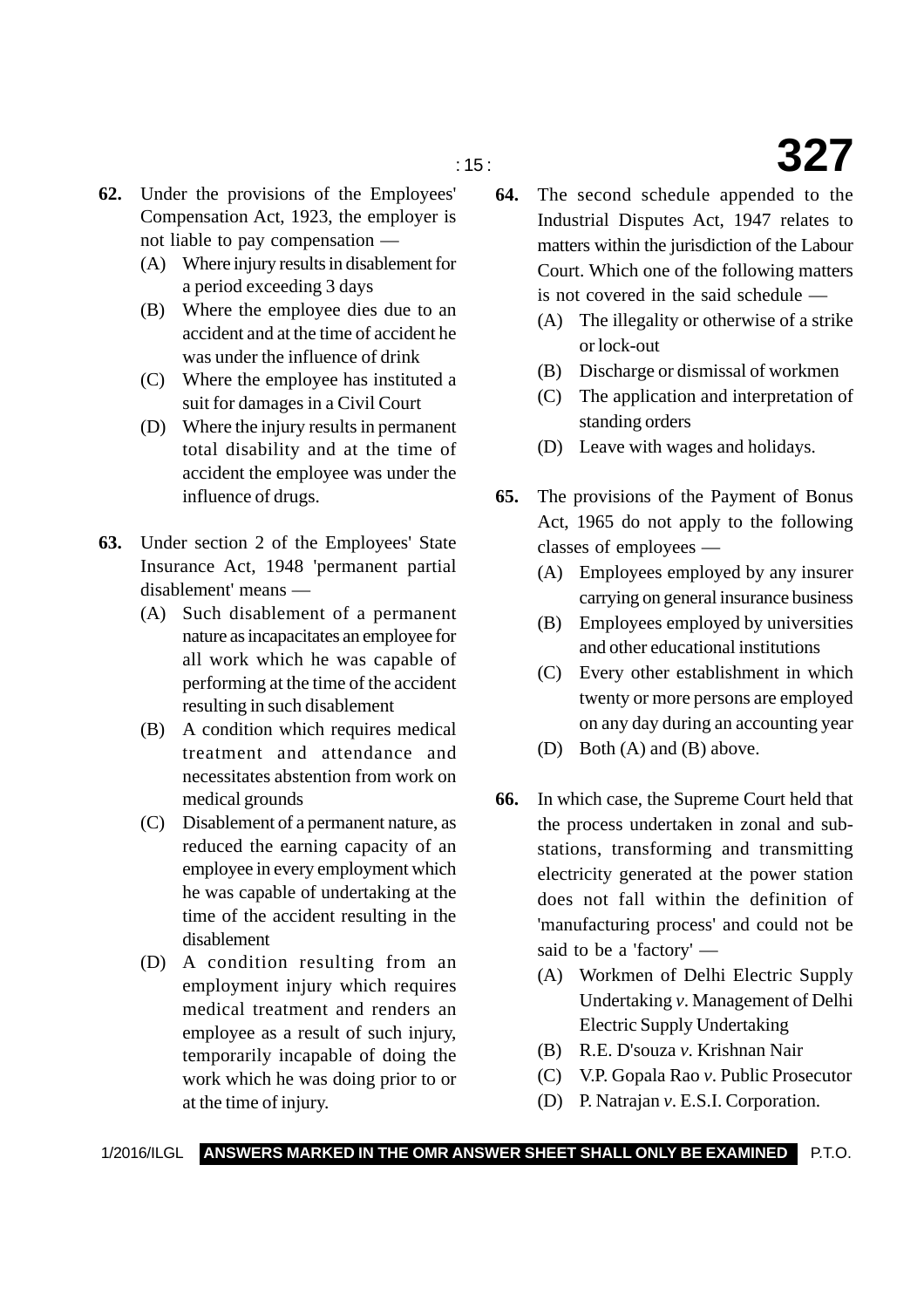# **327** in the set of  $\frac{16}{16}$

- **67.** Which one of the following statements is incorrect regarding recovery of bonus from an employer under the Payment of Bonus Act.  $1965 -$ 
	- (A) An application for recovery of bonus is required to be submitted to the State Government
	- (B) An application for recovery of bonus shall be made within one year from the date on which the money becomes due
	- (C) After the expiry of limitation period of one year, an application for recovery of bonus may be entertained on the ground of sufficient cause
	- (D) Mode of recovery of bonus under section 21 is available only if bonus sought to be recovered is under settlement or an award or an agreement.
- **68.** Which one of the following statements is not correct as per section 2 of the Factories Act, 1948 —
	- (A) 'Child' means a person who has not completed his 15<sup>th</sup> year of age
	- (B) 'Power' does not include the power generated by human or animal agency
	- (C) 'Adolescent' is a person who has completed his 14<sup>th</sup> year of age but has not completed his 20<sup>th</sup> year.
	- (D) The term 'machinery' includes primemovers, transmission machinery and all other appliances whereby power is generated, transformed, transmitted or applied.
- **69.** Which one of the following statements is incorrect under the Apprentices Act, 1961 —
	- (A) The stipend is to be given to an apprentice at the rate specified by the appropriate government
	- (B) Any disagreement or dispute between an employer and an apprentice arising out of the apprenticeship contract is referred to Apprenticeship Council
	- (C) The National Council is not an authority under the Apprentices Act, 1961
	- (D) An offence cannot be committed by a company under this Act.
- **70.** Under section 38 of the Employees' State Insurance Act, 1948, consider the following statements :
	- (i) Insurance of all employees in factories or establishments, to which this Act applies, is compulsory
	- (ii) Exempted employees are not liable to pay employees' contribution
	- (iii) It is moral obligation of the employer to pay his own contribution
	- (iv) Any dispute, in this relation, shall be settled by the court of Chief Judicial Magistrate.

Select the incorrect answer from the options given below —

- $(A)$  (i) and (ii)
- $(B)$  (ii) and (iii)
- $(C)$  (iii) and (iv)
- (D) (iv) and (i).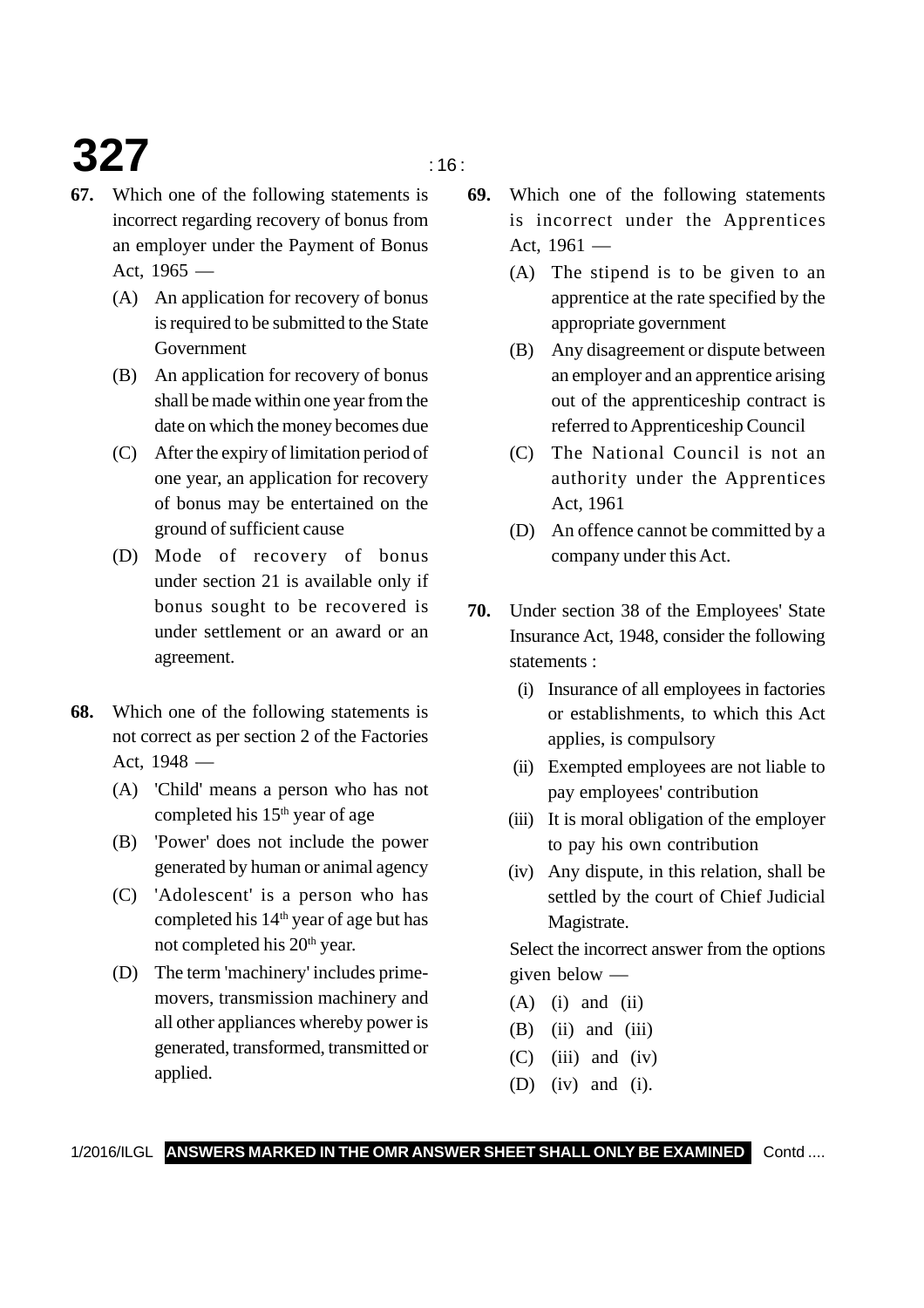- **71.** Consider the following statements under the Constitution of India :
	- (i) In India, legal sovereignty is vested in the people of India and political sovereignty is distributed between the Union and the States
	- (ii) The Constitution of India is basically unitary but with some federal features
	- (iii) The Preamble declares India to be a socialistic State which means that people of India enjoy religious freedom
	- (iv) The Constitution is the supreme law of India and it can be amended by following the procedure laid down in Article 368.

Select the incorrect answer from the options given below —

- $(A)$  (i) and (ii)
- $(B)$  (ii) and (iii)
- $(C)$  (iii) and (iv)
- (D) (iv) and (i).
- **72.** Which of the following acts as a Chairman of the committee constituted for appointment of Central Information Commission —
	- (A) President of India
	- (B) Prime Minister of India
	- (C) The leader of opposition in the Parliament
	- (D) Any designated member of the Parliament.
- **73.** Which one of the following statements is false regarding power of 'summary trial' under the Code of Criminal Procedure,  $1973 -$ 
	- (A) Power of summary trial is available to the Chief Judicial Magistrate, Metropolitan Magistrate and Magistrate of the First Class who is specially empowered by the High Court
	- (B) Offences not punishable with death, imprisonment for life or imprisonment for a term exceeding three years are covered under summary trial
	- (C) In all summary trials the summons case procedure is followed
	- (D) No sentence of imprisonment for a term exceeding three months shall be passed in any conviction in summary trials.
- **74.** Consider the following statements under the Code of Civil Procedure, 1908 :
	- (i) In a suit by or against a corporation, pleading may be signed and verified on behalf of the corporation by any of the promoters of the corporation
	- (ii) In a suit by or against a corporation, the Court cannot require the personal appearance of the Secretary or Director of the corporation
	- (iii) When a suit is instituted by a minor through a 'next friend', it is not necessary that such next friend should be of sound mind and has attained majority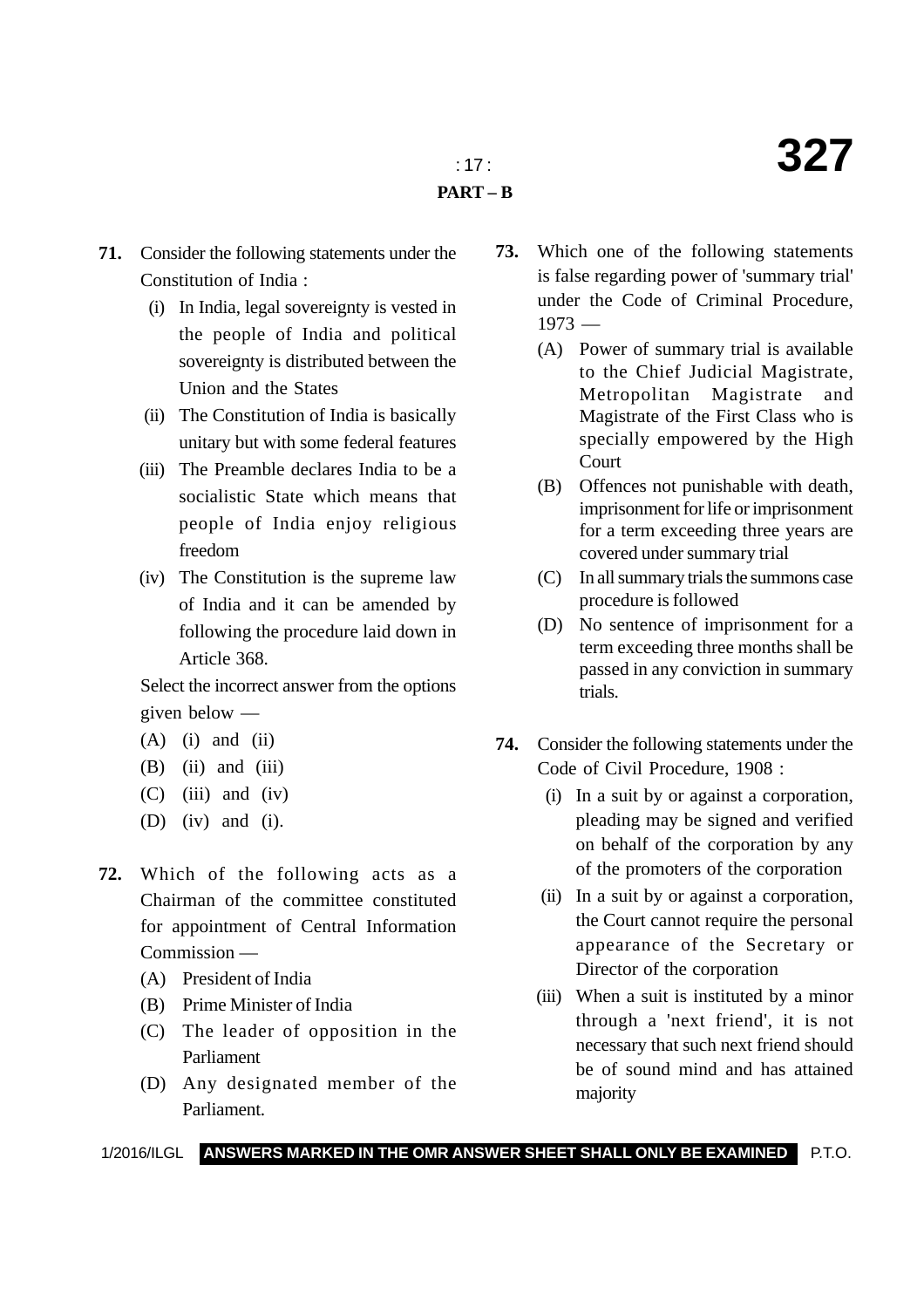### **327** in the set of  $\frac{1}{18}$  is the set of  $\frac{1}{18}$  is the set of  $\frac{1}{18}$  is the set of  $\frac{1}{18}$  is the set of  $\frac{1}{18}$  is the set of  $\frac{1}{18}$  is the set of  $\frac{1}{18}$  is the set of  $\frac{1}{18}$  is the set of  $\$

(iv) When a suit is instituted by a minor through a 'next friend' and during pendency of the suit he attains the age of majority, he may elect to proceed with the suit or may elect to abandon the suit.

Select the incorrect answer from the options given below —

- $(A)$  (i), (ii) and (iii)
- $(B)$  (ii), (iii) and (iv)
- $(C)$  (iii), (iv) and (i)
- (D) (iv), (i) and (ii).
- **75.** Consider the following statements under the law of torts :
	- (i) The rule of strict liability, as laid down in the case of Rylands *v*. Fletcher, is applicable where damage is caused due to natural use of the land
	- (ii) For the tort committed by a partner in the ordinary course of the business of the firm, all other partners are liable
	- (iii) A sovereign function denotes the activity of the State which can be carried out only by the State
	- (iv) Defamation is a statement which tends to lower a person in the estimation of right thinking members of society.

Select the incorrect answer from the options given below —

- $(A)$  (i) and (ii)
- $(B)$  (ii) and (iii)
- $(C)$  (iii) and (iv)
- (D) (iv) and (i).
- **76.** Which one of the following statements is incorrect relating to 'complaint' under section 2(d) of the Code of Criminal Procedure, 1973 —
	- (A) A complaint is an allegation made orally or in writing to a Magistrate
	- (B) It is necessary that the name of the person or persons who have committed the offence in question must be mentioned in the complaint
	- (C) A police report is deemed to be a complaint where after investigation it discloses commission of a noncognizable offence
	- (D) A petition addressed to the Magistrate containing an allegation that an offence has been committed and ending with a prayer that the culprit be suitably dealt with is a complaint.
- **77.** Which one of the following statements is incorrect under the Right to Information Act, 2005 —
	- (A) The Right to Information Act, 2005 extends to the whole of India except Jammu and Kashmir
	- (B) The Right to Information Act, 2005 confers on all persons a right to information
	- (C) Under section 4 of the Act every public authority has been entrusted with a duty to maintain records and publish manuals, rules, regulations, instructions, *etc*. in its possession as prescribed under the Act
	- (D) The Act specifies the manner in which request may be made for obtaining the information.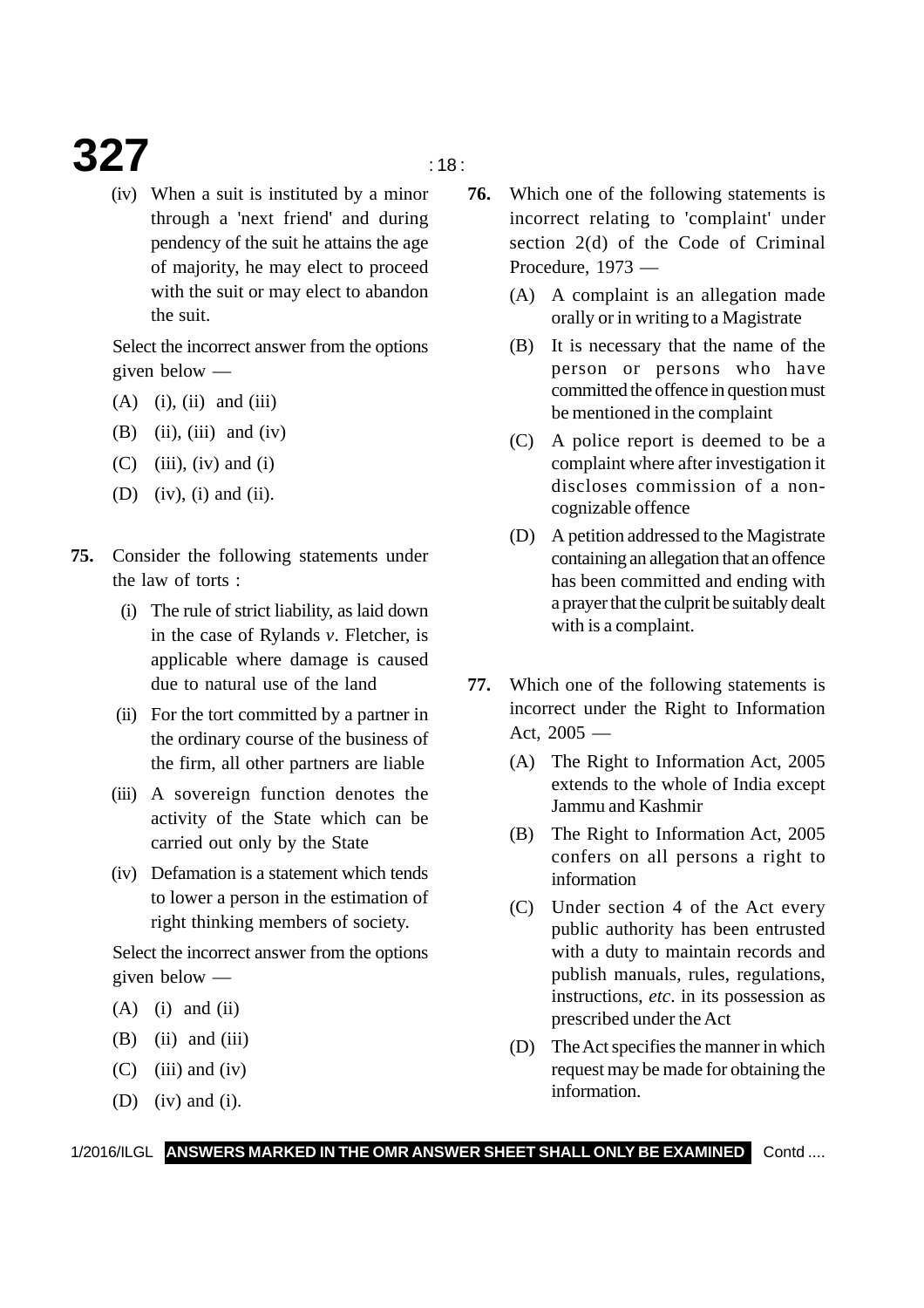- **78.** Which one of the following statements is correct regarding interpretation of statutes —
	- (A) A statute has been defined as an advice of the legislature to people to do or not to do something
	- (B) Consolidating statute means a statute which consolidates several previous statutes relating to the same subject matter, with or without alteration of substance
	- (C) The purpose of interpretation is to understand the statute according to one's own comprehension
	- (D) While on interpretation of statutes omissions may be presumed and when a word is not in the statute, it may be given meaning.
- **79.** Which one of the following statements is true regarding appeals in civil cases under the Code of Civil Procedure, 1908 —
	- (A) Right to appeal in civil cases is a natural or inherent right attached to litigation
	- (B) From all original decrees an appeal can be preferred to the High Court
	- (C) No appeal lies in any suit of the nature cognizable by courts of small causes when the amount or value of the subject matter of the original suit does not exceed ten thousand rupees
	- (D) An appeal does not lie against an order under section 95 for compensation for obtaining attachment or injunction on insufficient ground.
- **80.** Which one of the following statements is false under the Code of Civil Procedure, 1908 —
	- (A) The explanation to section 9 provides that a suit in which the right to an office is contested is not a suit of civil nature
	- (B) To apply the doctrine of *res sub judice* it is essential that there must be two suits instituted at different times
	- (C) The doctrine of *res judicata* underlines the general principle that no one shall be twice vexed for the same cause
	- (D) 'Set-off' is a reciprocal acquittal of debts between the plaintiff and defendant and it has the effect of extinguishing the plaintiff's claim to the extent of the amount claimed by the defendant as a counter claim.
- **81.** Section 190 of the Code of Criminal Procedure, 1973 provides for taking cognizance of an offence by the Magistrate —
	- (A) On a police report filed under section 173 of the Code of Criminal Procedure, 1973
	- (B) On a complaint within the meaning of section 2(d) of the Code of Criminal Procedure, 1973
	- (C) *Suo motu*
	- (D) All of the above.

#### 1/2016/ILGL **ANSWERS MARKED IN THE OMR ANSWER SHEET SHALL ONLY BE EXAMINED** P.T.O.

### : 19 : **327**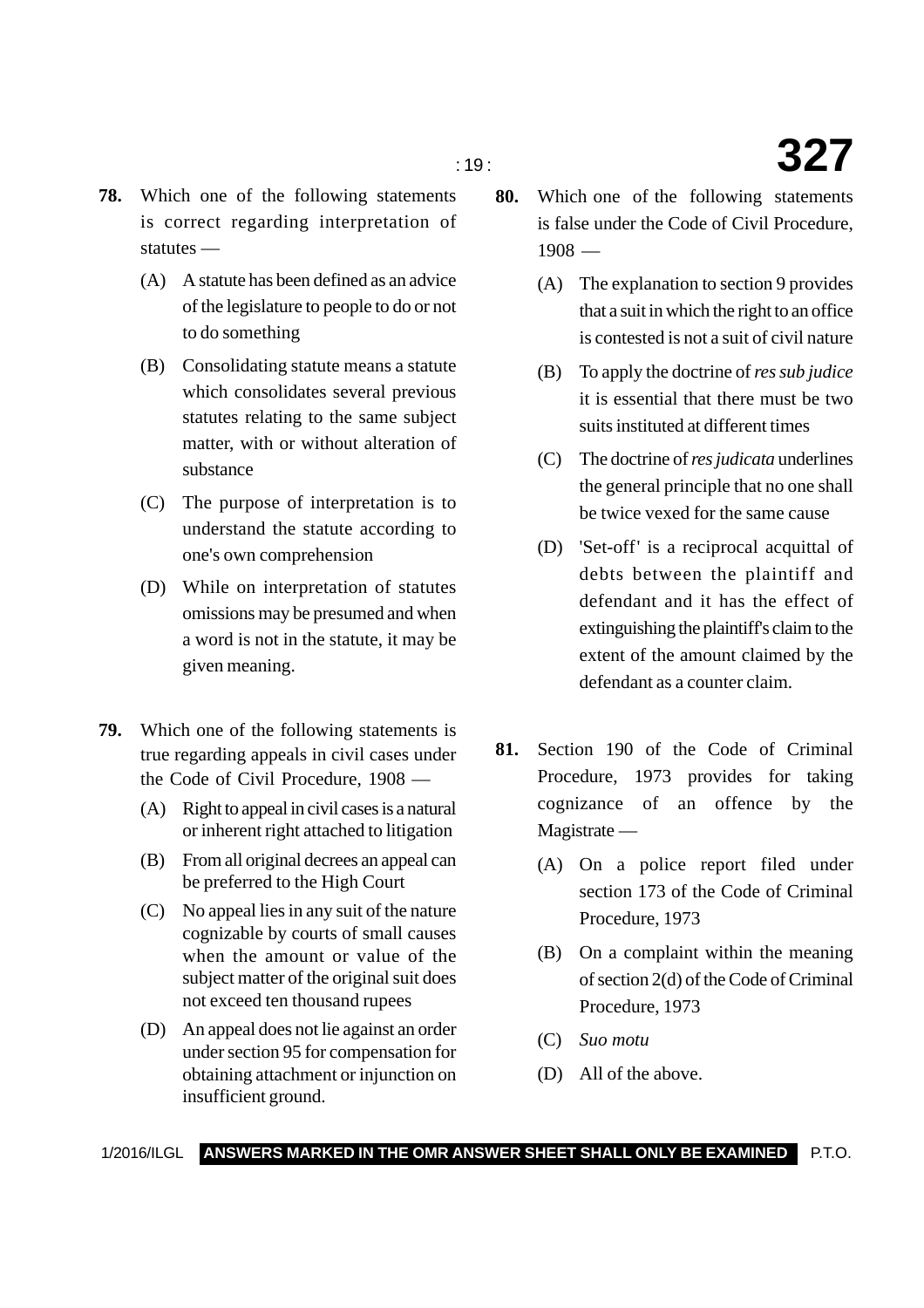# **327**  $\frac{1}{20}$

- **82.** Under section 10 of the Specific Relief Act, 1963 to succeed in a suit for specific performance the party need not prove  $that -$ 
	- (A) The plaintiff did not commit the breach of contract
	- (B) A valid agreement of sale was entered into by the defendant in his favour and the terms thereof
	- (C) The defendant committed breach of the contract
	- (D) The plaintiff was always ready and willing to perform his part of obligation in terms of the contract.
- **83.** Consider the following statements under the Right to Information Act, 2005 :
	- (i) Information regarding Cabinet papers including records of deliberations of the Council of Ministers is exempted from disclosure
	- (ii) The Public Information Officer is empowered to reject a request for information where an infringement of a copyright is involved
	- (iii) The Central Information Commission is constituted by the appropriate government through a gazette notification
	- (iv) The State Information Commission consists of one State Chief Information Commissioner and not more than 15 State Information Commissioners.

Select the incorrect answer from the options given below —

- $(A)$  (i) and (ii)
- $(B)$  (ii) and (iii)
- $(C)$  (iii) and (iv)
- (D) (iv) and (i).
- **84.** Though the Directive Principles of State Policy contained in the Constitution are not enforceable by any court, yet they are —
	- (A) Fundamental in the governance of the country
	- (B) Binding on the State
	- (C) Enforceable at the instance of the President of India
	- (D) Superior to fundamental rights.
- **85.** For a suit to recover possession of a movable property conveyed or bequeathed in trust and afterwards transferred by the trustee for a valuable consideration, under clause 93 of the Schedule to the Limitation Act, 1963 the period of limitation is —
	- (A) Thirty years
	- (B) Twelve years
	- (C) Three years
	- (D) One year.
- **86.** The doctrine of *estoppel* is a
	- (A) Substantive law
	- (B) Rule of equity
	- (C) Rule of evidence
	- (D) Law of pleading.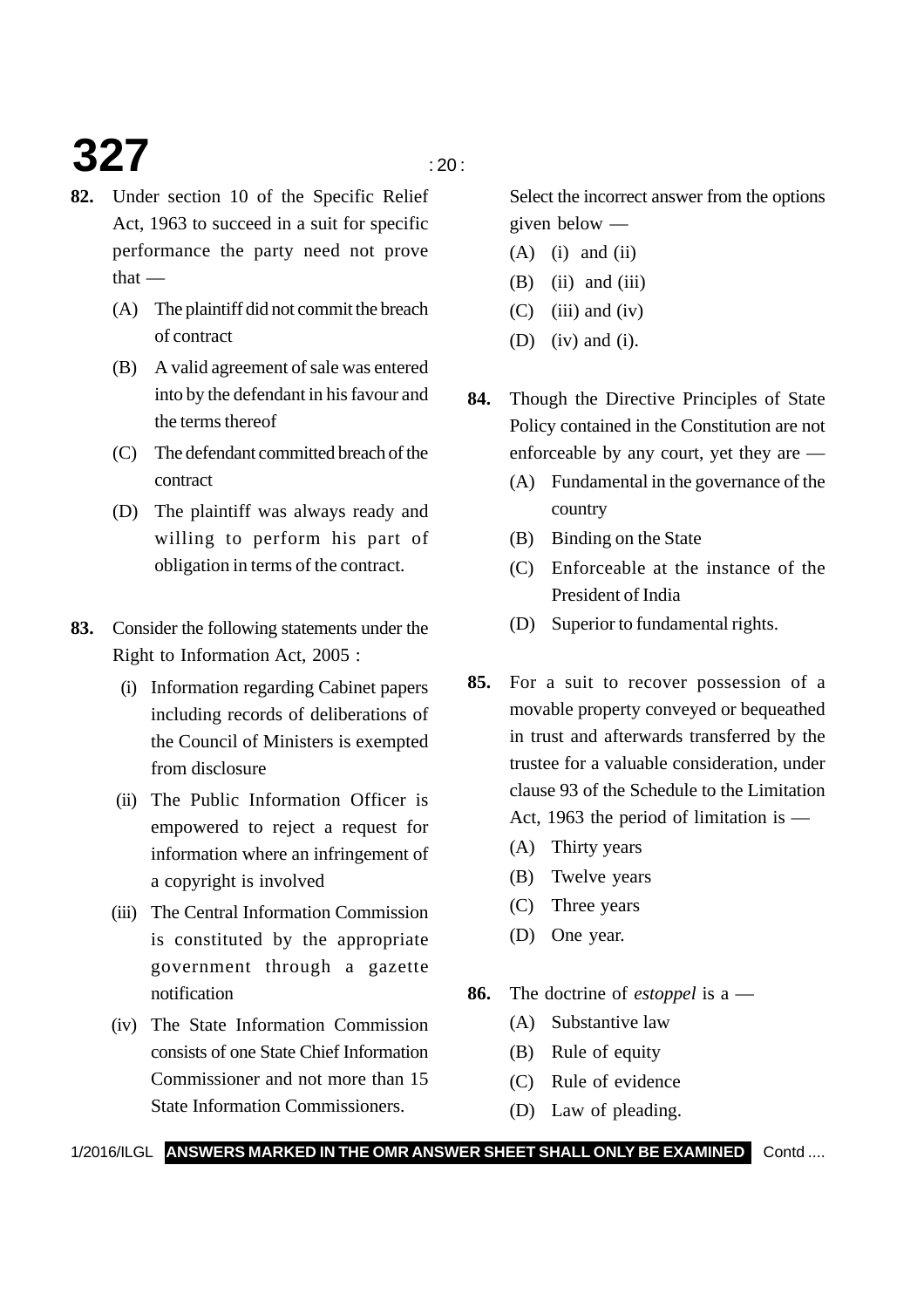- **87.** Out of the following which is not a secondary evidence —
	- (A) Copies made from the original by mechanical process
	- (B) Copies made from or compared with original
	- (C) Oral accounts of the contents of a document given by a person who has himself seen it
	- (D) Oral account of a photograph.
- **88.** Which one of the following statements is false under the Code of Civil Procedure, 1908 —
	- (A) A decree is the decision of a court of justice upon respective rights and claims of the parties to an action
	- (B) A decree may be preliminary or final. It is preliminary when further proceedings are required to be taken before the suit can be completely disposed of
	- (C) A person who is not a party to the suit but in whose favour an order capable of execution is passed is deemed to be a 'decree-holder'
	- (D) The court may on application of any party to a suit, pass orders on different applications and any order which is not the final order in a suit is called 'interlocutory order'.
- **89.** Where the meaning of the statute is clear, there is no need for presumptions. But if the intention of the legislature is not clear, there are a number of presumptions. Which

one of the following is not applicable in this regard —

- (A) A statute creating a criminal offence does not intend to attach liability without guilty intent
- (B) A statute is not intended to be consistent with the principles of international law
- (C) The legislature does not confer powers necessary to carry out duties imposed by it
- (D) The law compels no man to do that which is futile or fruitless.
- **90.** Which one of the following in respect of set-off is correct under the provisions of the Code of Civil Procedure, 1908 —
	- (A) Set-off can be claimed in a suit for recovery of money
	- (B) The amount claimed must be ascertained amount
	- (C) The amount claimed to be set-off must be legally recoverable and not barred by limitation
	- (D) All of the above.
- **91.** Under interpretation of statutes, the maxim *expressio unis est exclusio alterius* means  $that -$ 
	- (A) Meaning of a word should be known from its accompanying or associate words
	- (B) The best way to give the meaning to a document or proposition of law is to read it as it would have read when it was made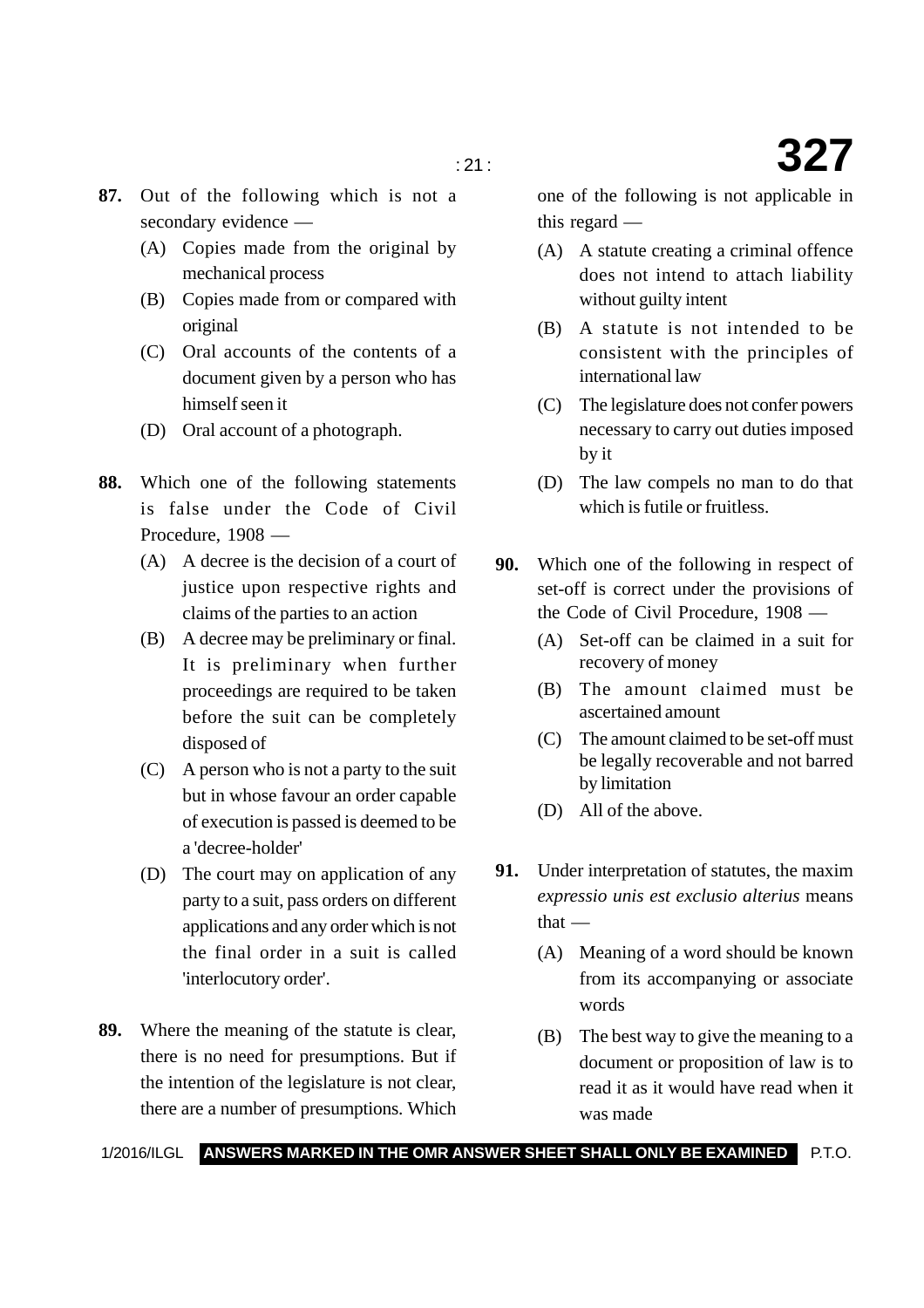## **327**  $\frac{1}{22}$

- (C) Where there are general words following particular and specific words, the general words must be confined to things of the same kind as those specified
- (D) Express mention of one thing implies the exclusion of another.
- **92.** Which one of the following statements is incorrect as per the Constitution of India —
	- (A) Laws made by Parliament may have their application even beyond the territory of India
	- (B) Laws made by the State legislature having extra-territorial application may be valid on the basis of 'territorial nexus'
	- (C) Parliament has power to make laws in relation to subjects enumerated in the Union List and the Concurrent List
	- (D) The Concurrent list contains subjects on taxation and hence Parliament as well as State Legislature both have power of taxation under this list.
- **93.** In which of the following case the Supreme Court held that an amendment of the Constitution under Article 368 was 'law' within the meaning of Article 13 —
	- (A) Golak Nath *v*. State of Punjab
	- (B) Sajjan Singh *v*. State of Rajasthan
	- (C) Shankari Prasad *v*. Union of India
	- (D) Kesvananda Bharti *v*. State of Kerala.
- **94.** Consider the following statements under the Code of Criminal Procedure, 1973 :
	- (i) A Sessions Judge may pass any sentence authorised by law but the sentence of death is subject to confirmation by the Supreme Court
	- (ii) If a person has committed a noncognizable offence and does not disclose his name and residence, he may be arrested without warrant
	- (iii) A private person can arrest any person who has committed any offence
	- (iv) A Magistrate of the First Class may pass a sentence of imprisonment up to seven years and fine up to five thousand rupees or both.

Select the incorrect answer from the options given below —

- $(A)$  (i), (ii) and (iii)
- (B) (ii), (iii) and (iv)
- $(C)$  (iii), (iv) and (i)
- (D) (iv), (i) and (ii).
- **95.** The purpose of interpretation clause is
	- (A) To give dictionary meaning of the word or expression
	- (B) To give an overview of the statute
	- (C) To give complete meaning of the statute
	- (D) To avoid the necessity of frequent repetition in describing all the subject matter to which the word or expression so defined is intended to apply.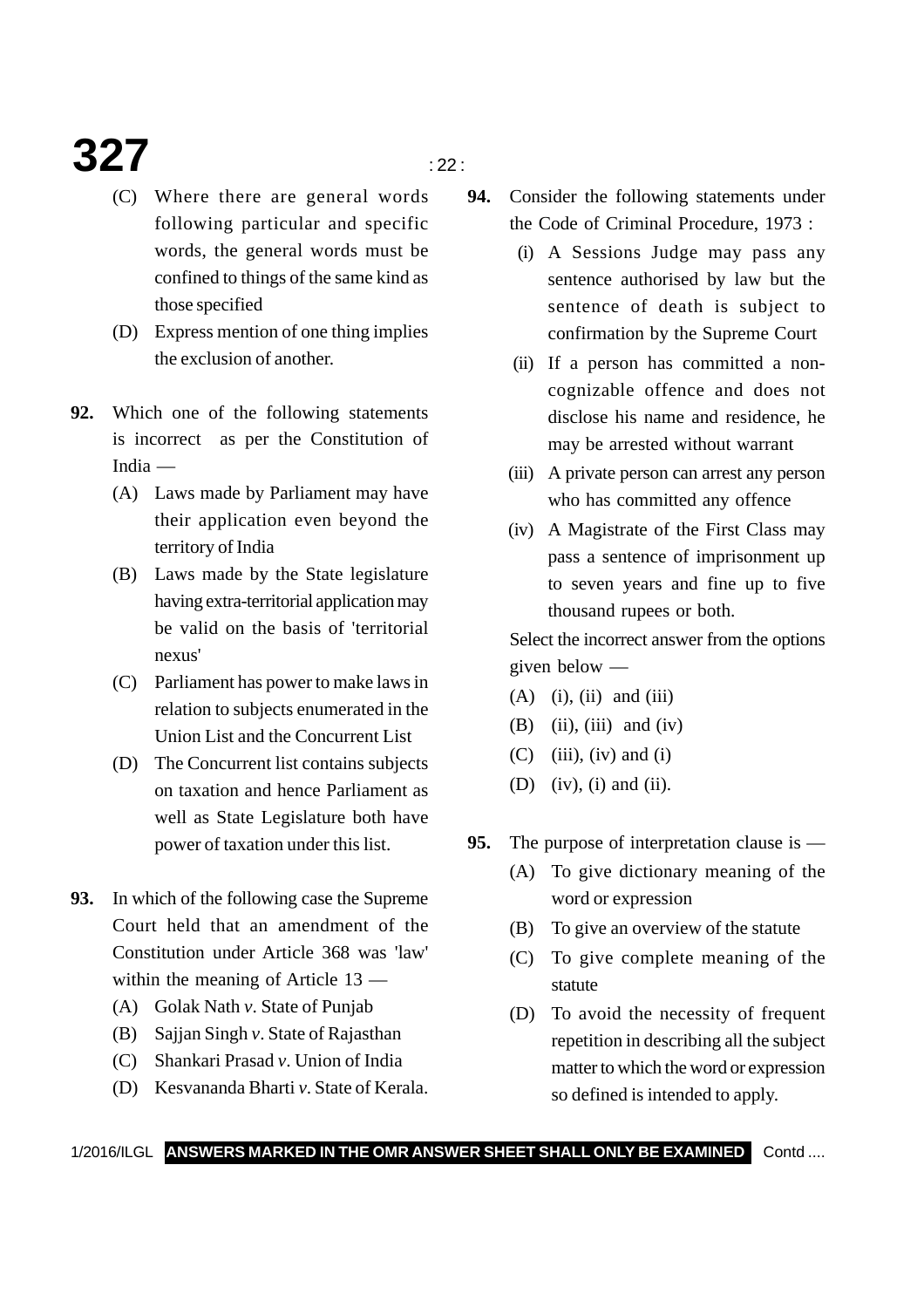- **96.** Which one of the following statements is true regarding limitation period for taking cognizance of an offence under the Code of Criminal Procedure, 1973 —
	- (A) If the offence is punishable with fine only, the period of limitation is one year
	- (B) If the offence is punishable with imprisonment for a term exceeding three years, the period of limitation is three years
	- (C) No rule of period of limitation is applicable where the offender is absconding or concealing himself
	- (D) The court may take cognizance of an offence after the expiry of the period of limitation, in the interest of justice.
- **97.** While interpreting the phrase 'equality before the law' contained in Article 14 of the Constitution of India, the Supreme Court consistently maintained that 'equality' means —
	- (A) Absolute equality among human beings
	- (B) Equal treatment to all persons
	- (C) Equality of status in the Preamble of the Constitution
	- (D) Among equals, the law should be equal and should be equally administered.
- **98.** Consider the following statements under the Constitution of India :
	- (i) The writ jurisdiction of the High Courts is wider than that of the Supreme Court
	- (ii) The writ of *habeas corpus* is a remedy available to a person who is confined without legal justification
	- (iii) One of the relevant justifications for delegated legislation is the need of some weapon for coping with situations created by emergency
- : 23 : **327** (iv) The power of judicial review is not
	- available in relation to delegated legislation.

Select the incorrect answer from the options given below —

- $(A)$  (i), (ii) and (iii)
- $(B)$  (ii), (iii) and (iv)
- $(C)$  (iii), (iv) and (i)
- (D) (iv), (i) and (ii).
- **99.** Perpetual injunction under section 38 of the Specific Relief Act, 1963 can be granted —
	- (A) When there exists no standard for ascertaining the actual damages caused
	- (B) When compensation would not afford adequate relief
	- (C) When the defendant is a trustee of the property for the plaintiff
	- (D) All of the above.
- **100.** Which one of the following statements is incorrect as per the Constitution of India —
	- (A) The definition of 'State' under Article 12 of the Constitution includes the Government and legislature of each of the States
	- (B) Article 13(2) of the Constitution prevents the State from making law which takes away or abridges the fundamental rights
	- (C) Under Article 13(1) of the Constitution, any law inconsistent with the fundamental rights shall become *void* and hence dead for all times to come
	- (D) In Basheshar Nath *v*. CIT (1959), the Supreme Court held that the fundamental rights cannot be waived.